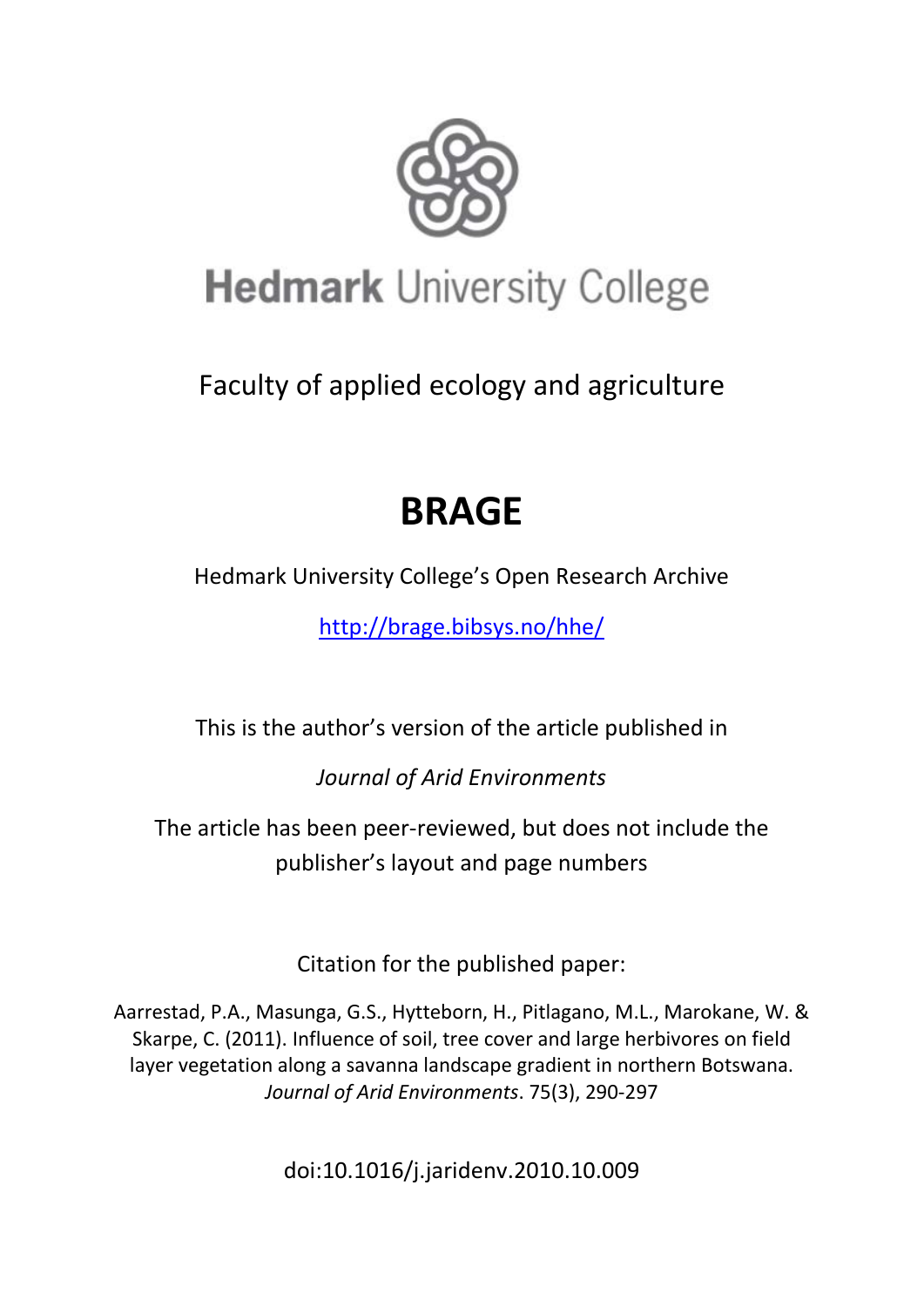| 1              | Influence of soil, tree cover and large herbivores on field layer                                                                                           |
|----------------|-------------------------------------------------------------------------------------------------------------------------------------------------------------|
| $\overline{2}$ | vegetation along a savanna landscape gradient in northern                                                                                                   |
| 3              | <b>Botswana</b>                                                                                                                                             |
| $\overline{4}$ |                                                                                                                                                             |
| 5              | P.A. Aarrestad <sup>a,*</sup> , G.S. Masunga <sup>b,1</sup> , H. Hytteborn <sup>c,3</sup> , M.L. Pitlagano <sup>d,4</sup> , W. Marokane <sup>e,5</sup> , C. |
| 6              | $Skarpe^{a,2}$                                                                                                                                              |
| $\overline{7}$ |                                                                                                                                                             |
| 8              | <sup>a</sup> Norwegian Institute for Nature Research, Tungasletta 2, NO-7485 Trondheim, Norway                                                              |
| 9              | $^b$ Department of Ecology and Natural Resource Management, Norwegian University of Life Sciences, P.O. Box                                                 |
| 10             | 5003, NO-1432, Aas, Norway                                                                                                                                  |
| 11             | $\epsilon$ Department of Biology, Norwegian University of Science and Technology, NO-7491, Trondheim, Norway                                                |
| 12             | ${}^d$ Department of Wildlife and National Parks, P.P. Box 11, Maun, Botswana                                                                               |
| 13             | <sup>e,1</sup> Department of Wildlife and National Parks, P.O. Box 17, Kasane, Botswana                                                                     |
| 14             | $2$ Department of Forestry and Wildlife Management, Hedmark University College, NO-2480 Koppang, Norway                                                     |
| 15             | <sup>3</sup> Plant Ecology, Department of Ecology and Evolution, Evolutionary Biology Centre, Uppsala University,                                           |
| 16             | Norbyvägen 18 D, SE-752 36 Uppsala, Sweden                                                                                                                  |
| 17             | $4$ Geoflux (Pty) Ltd, P.O. Box 854, Gaborone, Botswana                                                                                                     |
| 18             | $5$ Department of Wildlife and National Parks, P.O. Box 679, Serowe, Botswana                                                                               |
| 19             | * Corresponding author; Tel. +47 73801557; fax +47 73801501; E-mail address: per.a.aarrestad@nina.no                                                        |
| 20             |                                                                                                                                                             |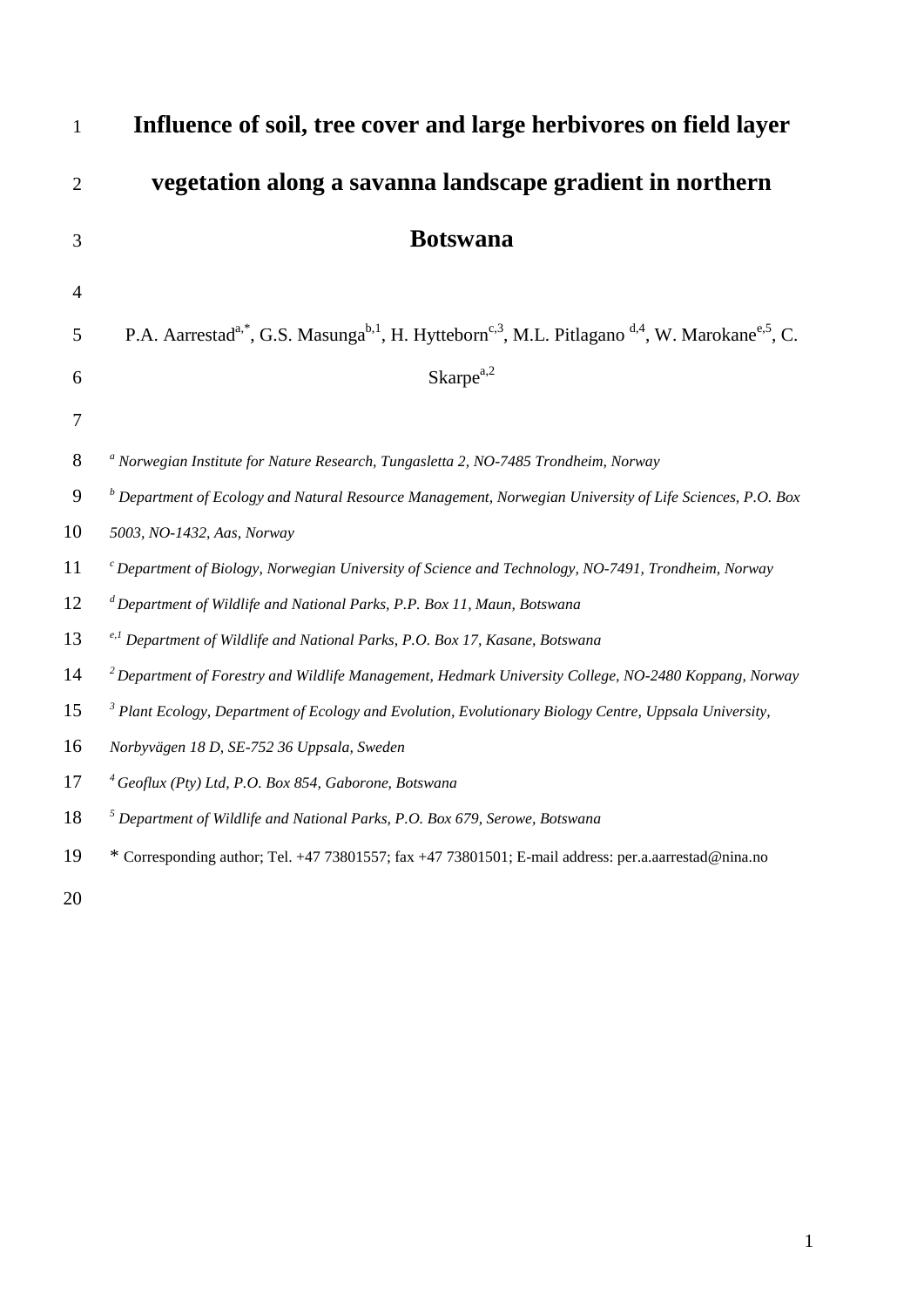## **Abstract**

 The response of the field layer vegetation to co-varying resource availability (soil nutrients, light) and resource loss (herbivory pressure) was investigated along a landscape gradient highly influenced by elephants and smaller ungulates at the Chobe River front in Botswana. TWINSPAN classification was used to identify plant communities. Detrended Correspondence Analysis (DCA) and Canonical Correspondence Analysis (CCA) were used to explore the vegetation-environment relationships. Four plant communities were described: *Panicum maximum* woodland, *Tribulus terrestris* woodland/shrubland, *Chloris virgata* shrubland and *Cynodon dactylon* floodplain. Plant height, species richness and diversity decreased with increasing resource availability and resource loss. The species composition was mainly explained by differences in soil resources, followed by variables related to light availability (woody cover) and herbivory, and by interactions between these variables. The vegetation structure and species richness, on the other hand, followed the general theories of vegetation responses to herbivory more closely than resource related theories. The results suggest a strong interaction between resource availability and herbivory in their influence on the composition, species richness and structure of the plant communities. 

 **Keywords**: Browsing; Grazing; Elephant; Plant community; Vascular plant; Soil property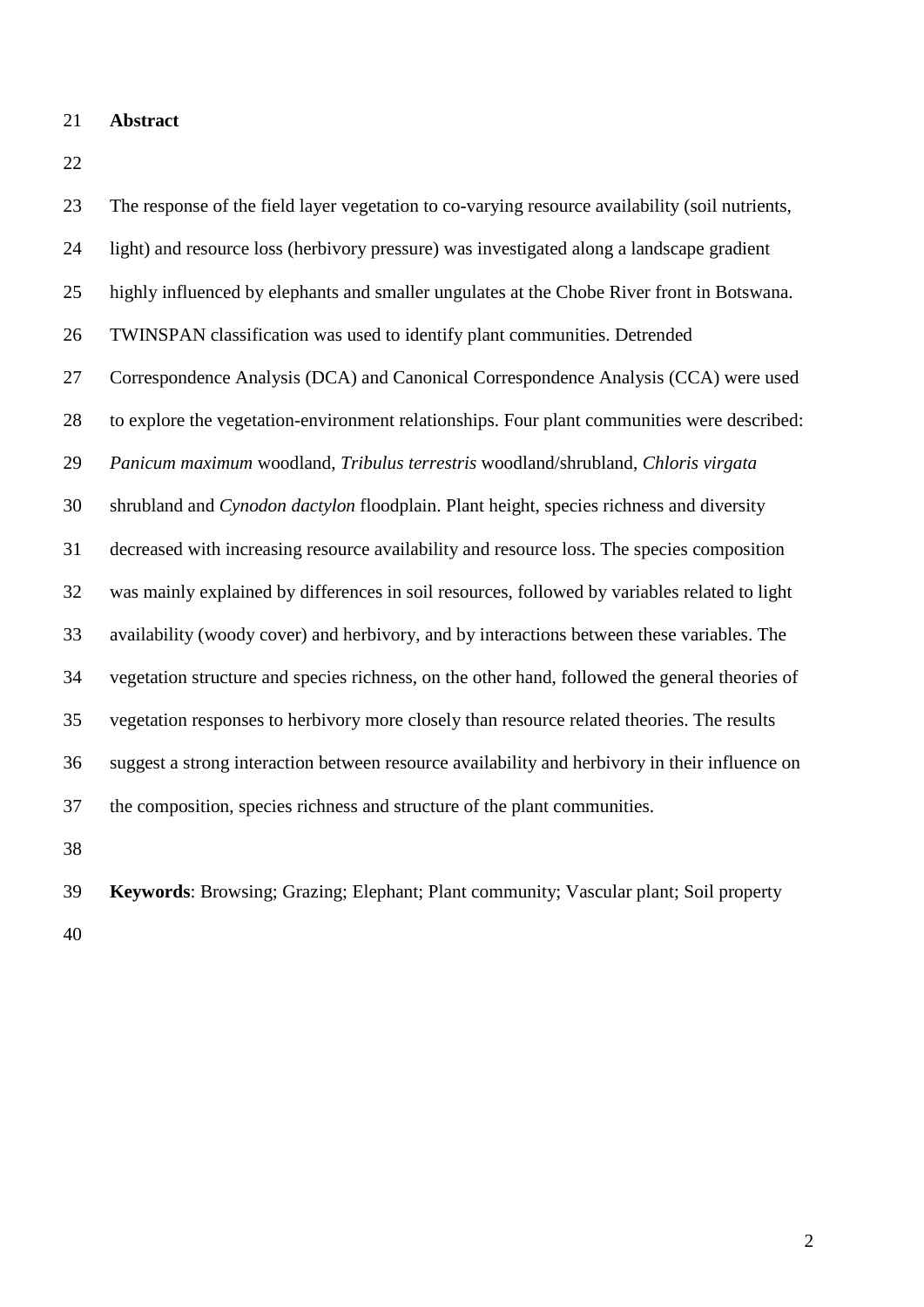# **1. Introduction**

 The species composition and diversity of vascular plant communities have been described as the outcome of resource availability, e.g. nutrients, water and light; and of the pattern of loss of resources or biomass, e. g., due to herbivory causing modification of species in evolutionary time and of community composition in ecological time (Grime et al., 1997; Pickett and White, 1985; Huntly, 1991). Resource availability is a determinant of primary productivity, which in turn has been suggested as a main determinant of species richness and abundance within many taxonomic groups, including plants themselves (Turner et al., 1987). Depending on spatial scale, habitat and taxonomic affiliation, species richness may be positively, negatively or unimodally related to primary production/resource availability (Turner et al., 1987; Waide et al., 1999). In plants a positive relationship may be expected for areas with low primary productivity, where increased plant production increases heterogeneity of resource availability, offering habitats for an increasing number of differently adapted species (Waide et al., 1999). At higher primary productivity, competition increases and species richness and diversity decreases due to competitive exclusion (Rosenzweig, 1971). In savannas selective grazing/browsing and trampling by large herbivores are important agents in shaping plant communities by reducing height and biomass accumulation in the vegetation, and by differential impact on plant species (Walker and NoyMeir, 1982; Augustine and McNaughton, 1998). Loss of plant biomass, e.g. through herbivory, affects the competitive hierarchy of plants (McIntyre et al., 2003). While low frequency of tissue loss may lead to competitive dominance of a few species, and very high frequency may lead to exclusion of all but a few species, it has been hypothesised that an intermediate level of loss of biomass promotes species richness and diversity in communities (Connell, 1978).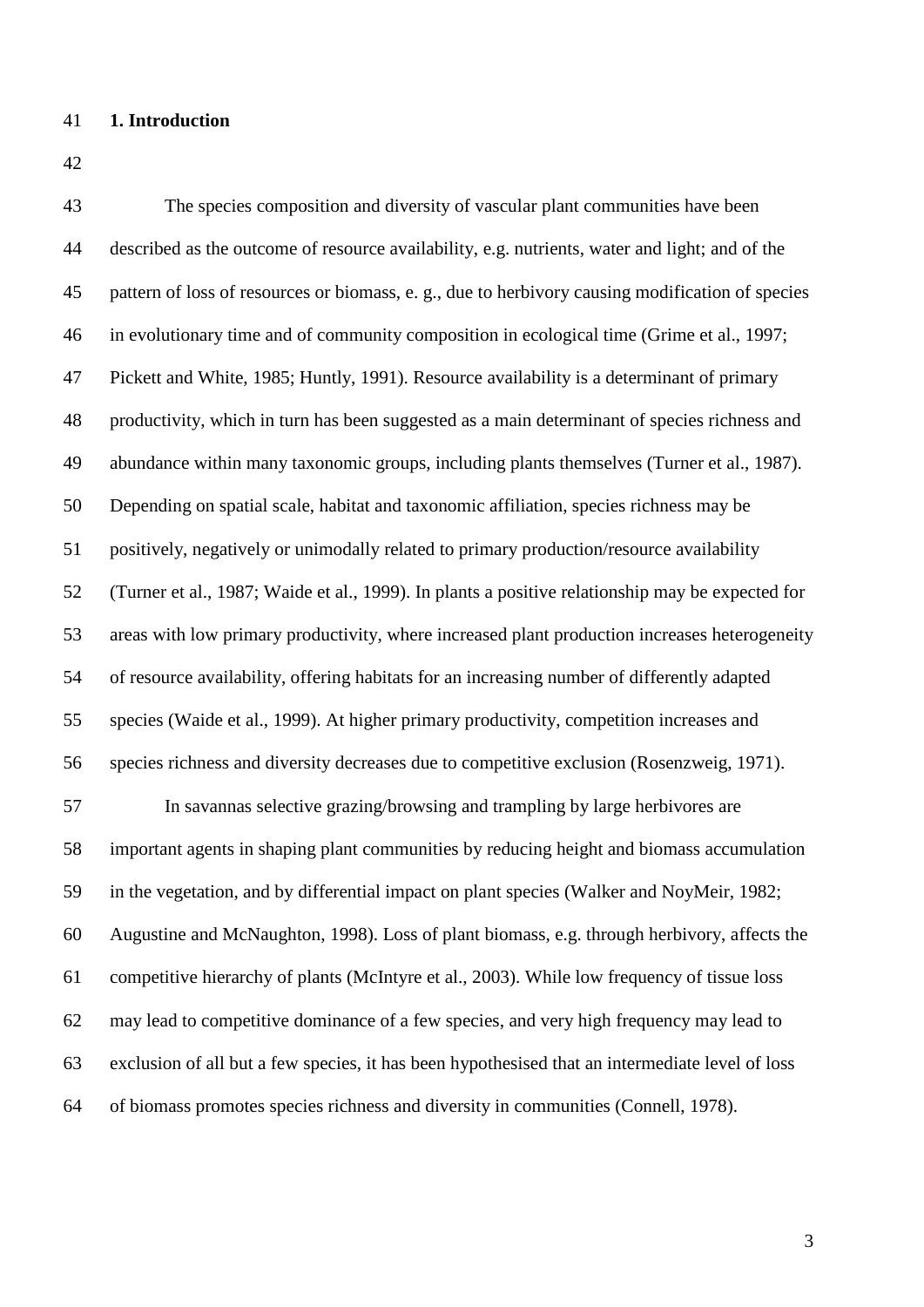Differences in plant strategies in relation to resource availability and resource loss lead to different compositions of plant communities along such gradients. Grime (1997) described plants as adapted along three primary axes of specialisation, constant shortage of resources (stress tolerators), high competition in resource rich environments (competitors), and high frequency of loss of biomass (ruderals). The combination of these factors varies continuously in the space between the three axes, and so do the combinations of adaptive mechanisms in plant species. As adaptations in plants are largely species specific, the species composition of plant communities is predicted to vary along the same axes. As environmental conditions in real space vary over time, the species composition of plant communities also reflects long-and short term temporal variation in environmental conditions.

 In dry savannas large-scale vegetation patterns may be determined primarily by rainfall, whereas landscape-scale variation in vegetation has been found to relate primarily to soil resources, which in a landscape scale define the difference between dystrophic, low- productive savanna and eutrophic high-productive savanna. This, in turn, has profound effects on herbaceous plant communities directly via soil resource availability and indirectly by influencing woody growth and patterns and intensity of herbivory (Scholes and Walker 1993).

 We studied field layer vegetation along gradients in resource availability (soil nutrients and light availability) and loss of biomass (herbivory) in a semi-arid savanna, with the purpose of assessing the relative importance of these factors and their interactions in influencing plant species community composition, richness and diversity. We expected soil resources to be the main determinant of plant community composition, and light availability and herbivory to have additional and interactive influence on community characteristics.

**2. Study area**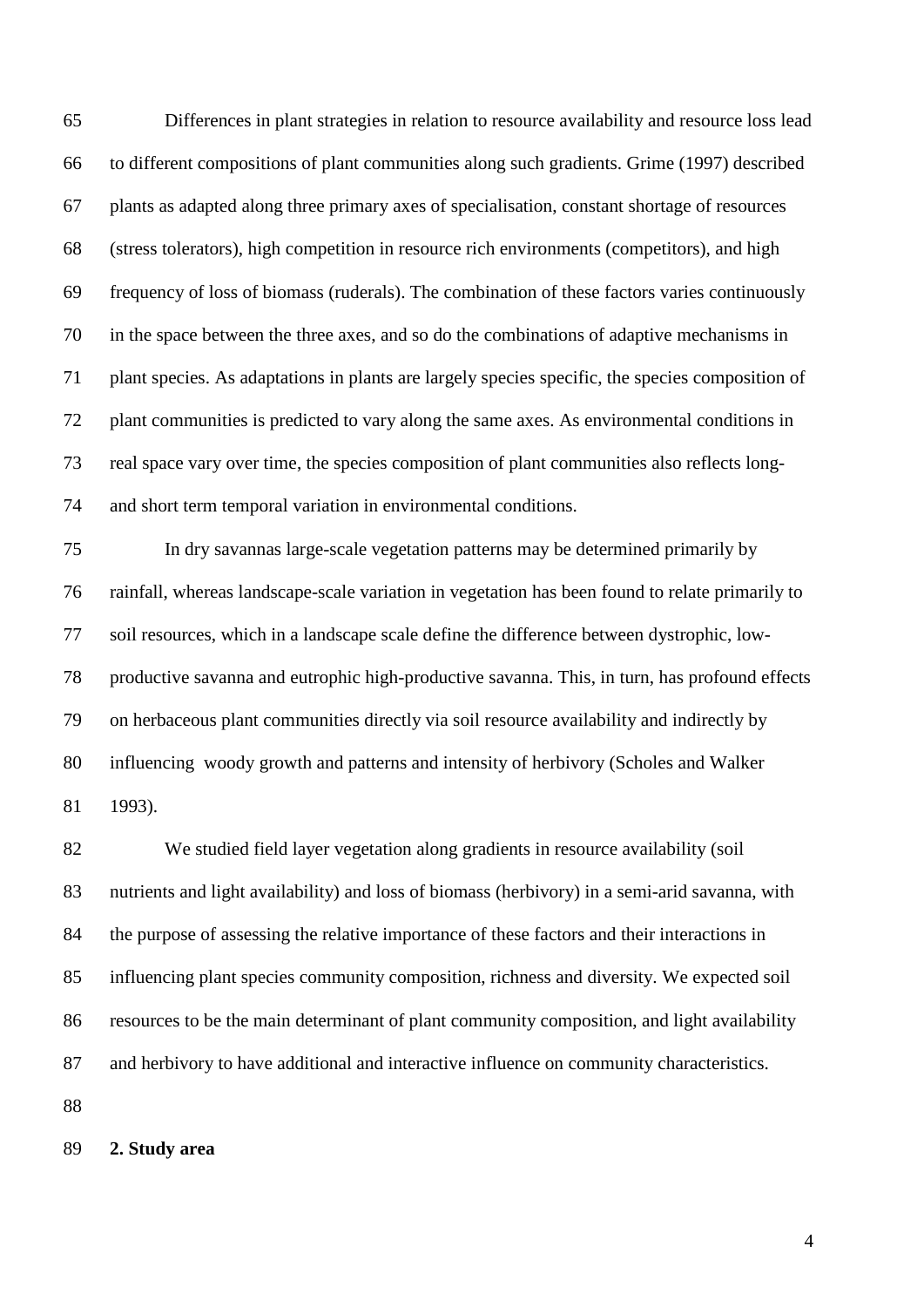The study area is located in the northern part of Chobe National Park, Botswana. It encompasses a ca 50 km x 10 km strip from Kasane in the east to Ngoma Bridge in the west, limited in the north by Chobe River and in the south by the Kasane – Ngoma tarmac road (Fig. 1). The area belongs to the Zudano – Zambezian biogeographical region (Werger 1978). Based on aerial photographs from 1998 and field observations of the woody vegetation, the area has, for other purposes, been classified into five different land cover types: 1) Floodplain, 2) *Capparis tomentosa* shrubland, 3) *Combretum* shrubland, 4) Mixed woodland and 5) *Baikiaea plurijuga* woodland (Skarpe et al., 2004). In general, the sequence of the land cover types follows the distance from the river along changing soil types, and the woody cover increases with increasing distance from the river.

 The climate is classified by Werger (1978) as BSh (arid, stepp climate, dry-hot in Köppens classification) with an annual rainfall of about 640 mm occurring mainly in summer between November and April (Botswana Meteorological Service Department, unpubl. data). 104 October is the hottest month with a mean daily maximum temperature of 39°C and a mean daily minimum temperature of 14°C. July is the coldest month with a mean maximum temperature of 30°C and a mean minimum temperature 4°C.

 The floodplain consists mainly of alluvial deposits from the Chobe River. Calcic gleysol and fluvisol are found close to the river and calcic luvisol covers the higher elevated parts of the floodplain, adjacent riverbanks and a narrow strip (0-3 km) behind the riverbanks (FAO, 1990). Further to the south the soils consist of deep, sandy and porous ferralic arenosol (Kalahari sand) generated from aeolian deposits of sand and silt from the Kalahari sand beds. Soil fertility generally decreases with the distance from the river (this study). The study area is heavily grazed and browsed by increasing populations of elephants

(*Loxodonta africana*), buffalo (*Syncerus caffer*) and other large herbivores (Vandewalle,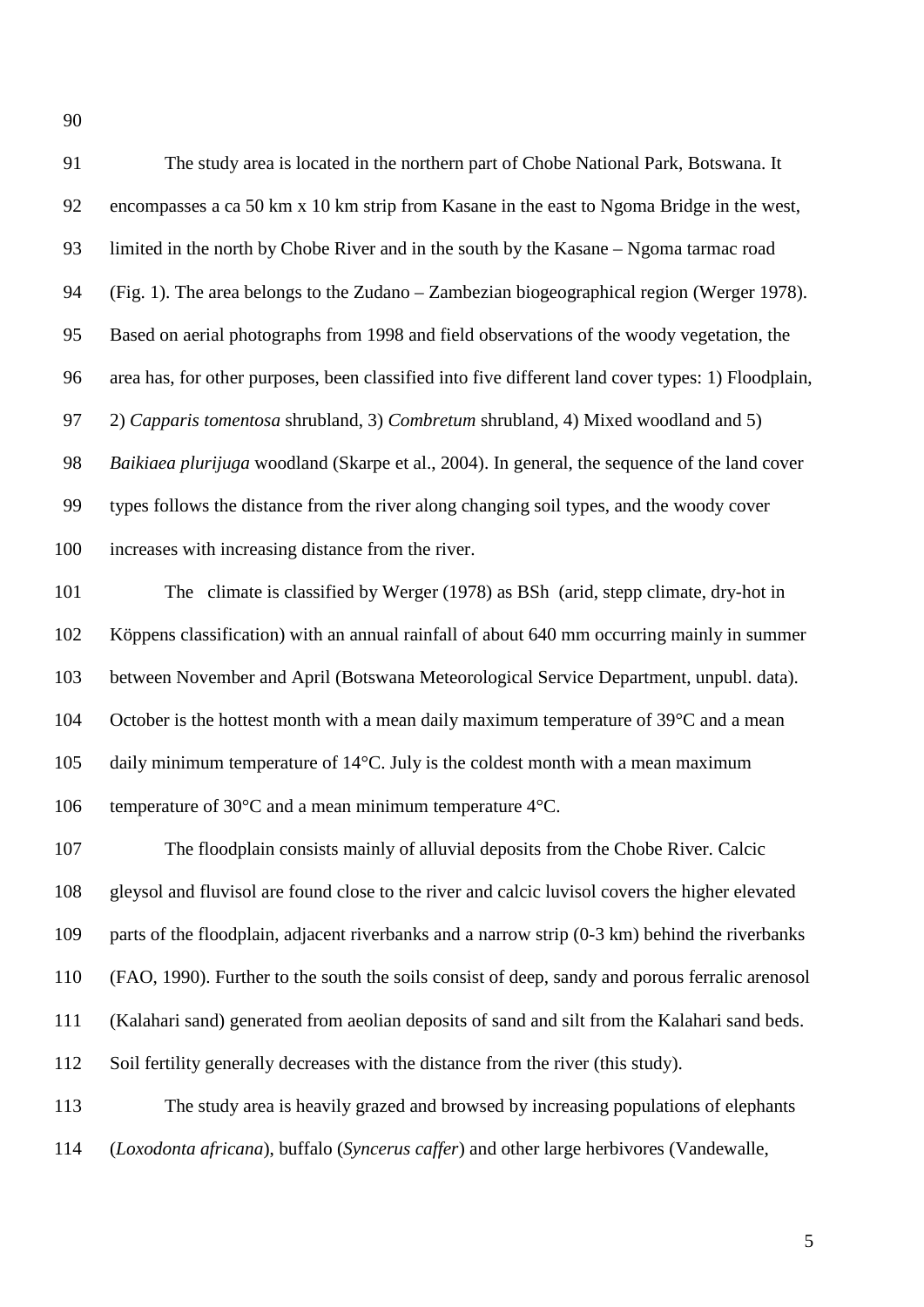| 115 | 2003). Particularly in the dry season animals aggregate close to the Chobe River, which is the    |
|-----|---------------------------------------------------------------------------------------------------|
| 116 | only permanent source of surface water. As a result of the increasing populations of              |
| 117 | herbivores, the cover of both woody and herbaceous vegetation close to the river have             |
| 118 | undergone profound changes during the last four decades as described in recent studies by         |
| 119 | Mosugelo et al. (2002), Skarpe et al. (2004) and Moe et al. (2009) and by comparisons with        |
| 120 | older records (Simpson 1975; Barnes 2001).                                                        |
| 121 |                                                                                                   |
| 122 | 3. Material and methods                                                                           |
| 123 |                                                                                                   |
| 124 | 3.1 Selection of sites and recording of vegetation data                                           |
| 125 |                                                                                                   |
| 126 | Five transects were established along existing firebreaks, which are aligned in a north-          |
| 127 | south direction, perpendicular to the river, running through the different land cover types (Fig. |
| 128 | 1). Three permanent sampling sites, each 20 m x 20 m, were systematically placed in each          |
| 129 | type along each transect at 50 m perpendicular distance from the firebreaks. Sites within each    |
| 130 | land cover type along each transect were equidistant from each other. Due to differences in       |
| 131 | the distribution of types along the transects, 12 sites were established on Floodplain, 13 in     |
| 132 | Capparis shrubland and 15 in each of the Combretum shrubland, Mixed woodland and the              |
| 133 | Baikiaea woodland, making a total of 70 sites. The lowest part of the floodplain was under        |
| 134 | water at the time of study, and was not included.                                                 |
| 135 | The field layer vegetation, defined as all herbaceous plants and woody plants less than           |
| 136 | 50 cm in height, was analysed in five randomly distributed 1 m x 1 m sample plots in each         |
| 137 | site. In total 350 sample plots were analysed. The cover of each species and the total cover of   |
| 138 | the field layer vegetation were estimated on a percentage cover scale of 1-100%. The mean         |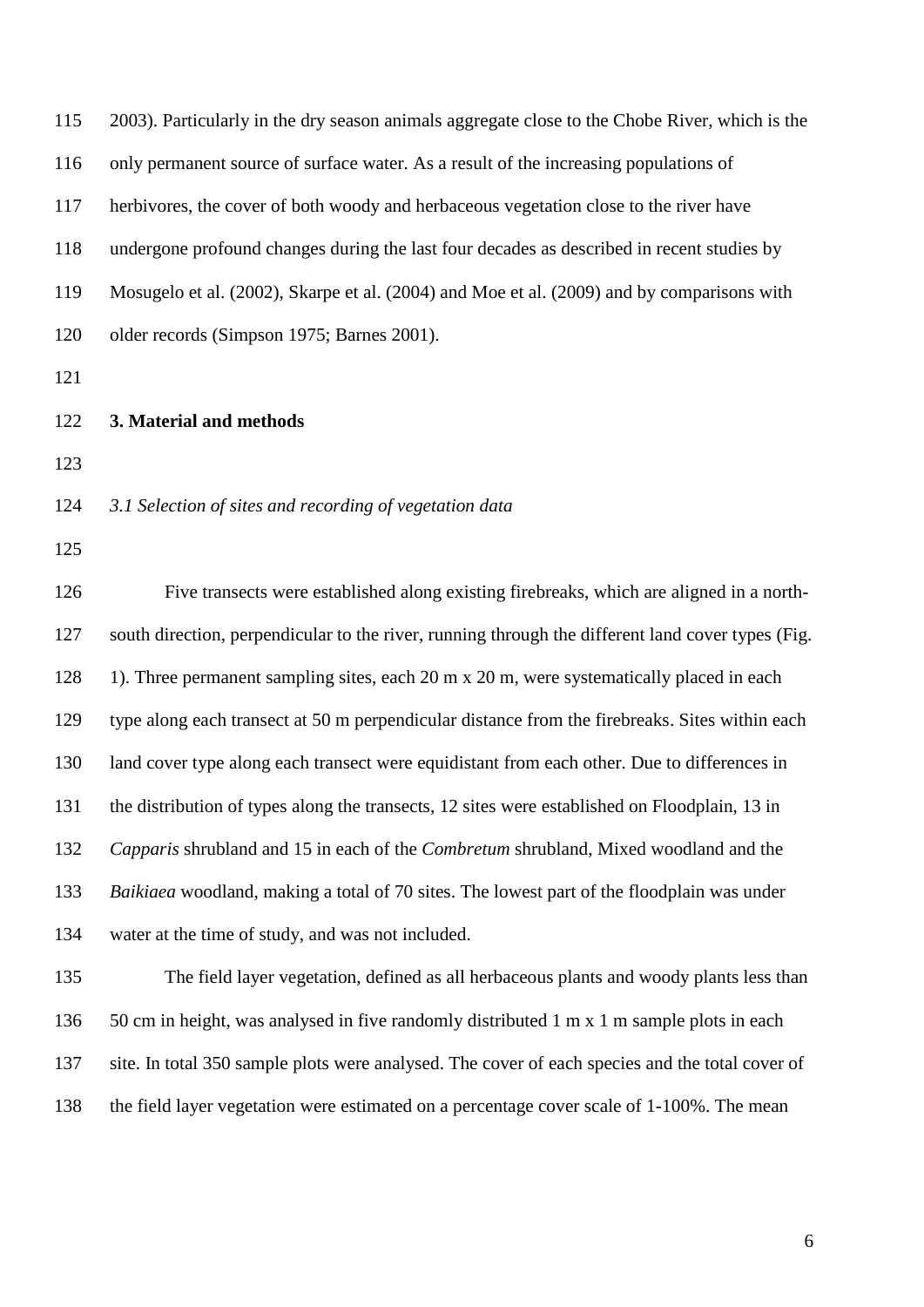height (cm) of the field layer was also recorded. All plots were analysed once in the mid-wet season between January and March, from 1999 to 2002.

#### *3.2 Sampling and recording of environmental variables*

 Explanatory variables (Økland et al., 2001) were sampled or recorded in relation to the 146 plots. The percentage canopy cover of trees (woody plants  $> 3$  m tall) and shrubs (woody plants between 0.5 and 3 m tall) over-layering the plots was estimated and used as an inverse indirect variable for light reaching the field layer or the ground. Soil was classified in types by eye as either alluvial soil (may consist of fluvisol and luvisol), Kalahari sand (arenosol), or a mixture of alluvial soil and Kalahari sand. Soil samples for chemical analyses were collected in the mid-wet season over the same four year period as the vegetation data (1999-2002). Three soil cores, randomly distributed, were taken at 0-15 cm depth from each site. The soil samples were air-dried in the field. Grazing and browsing were subjectively quantified as the proportion of the total biomass of each species that had been eaten (%), and summed for all species grazed/browsed within the plot. Occurrence of faeces and signs of trampling by animals were recorded within each plot as either present or absent as an indirect measure of herbivore presence. In addition aspect (compass degrees), slope (degrees), topography (concave, flat or convex, subjectively scaled from –3 to + 3) and percentage cover of detached litter and of bare soil were recorded from each sample plot.

*3.3 Soil chemical analyses*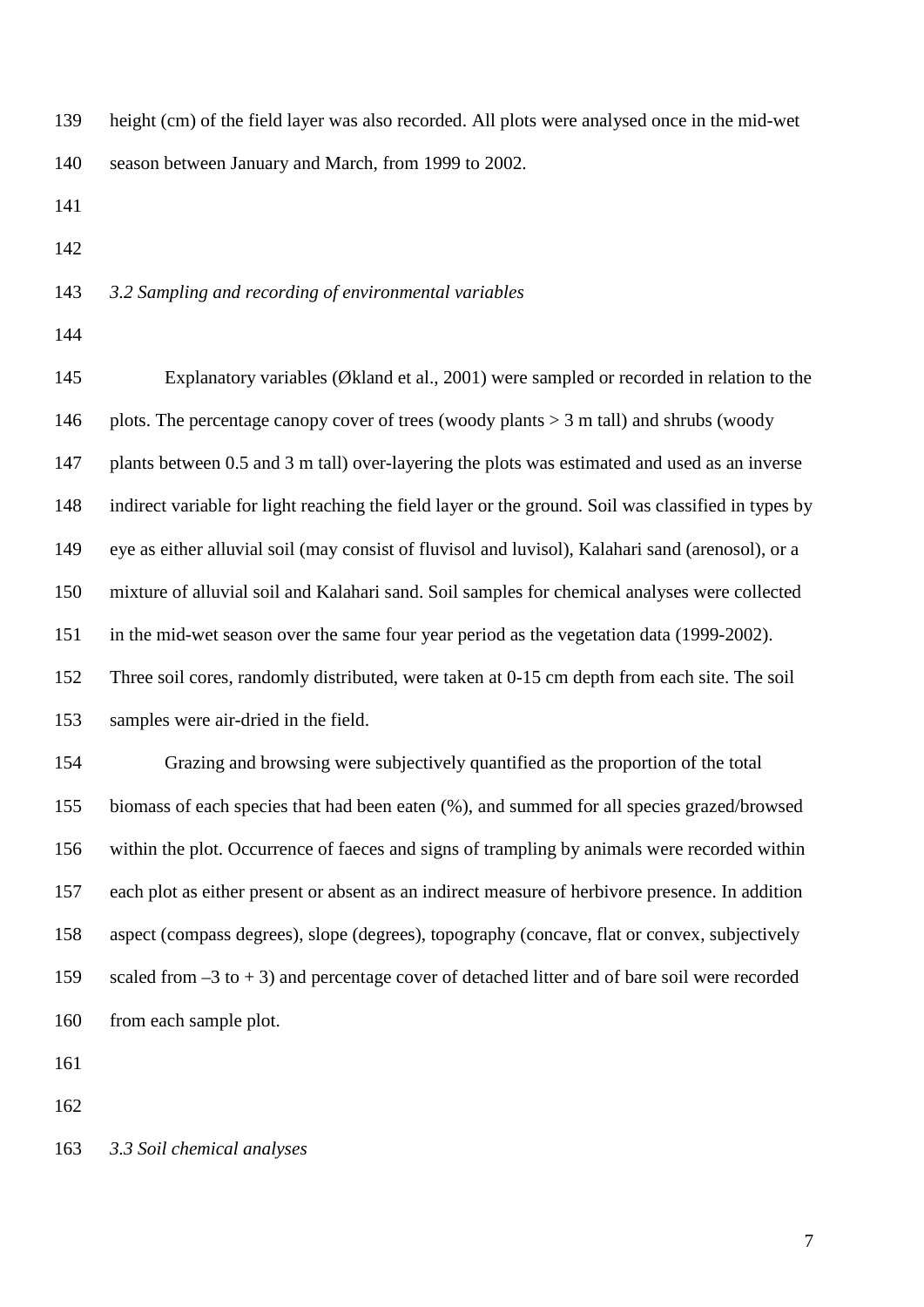| 165 | The soil samples were analysed for $pH$ in CaCl <sub>2</sub> solution. Exchangeable calcium (Ca), |
|-----|---------------------------------------------------------------------------------------------------|
| 166 | magnesium (Mg), sodium (Na) and potassium $(K)$ and cation exchange capacity (CEC) were           |
| 167 | analysed by 1 M ammonium acetate extraction at pH 7, extractable phosphorus (P) by Bray           |
| 168 | method (Bray and Kurtz, 1945) and organic carbon (C) by wet oxidation (Walkey and Black,          |
| 169 | 1965; Nelson and Sommers, 1982). All chemical analyses were carried out at the Sebele             |
| 170 | Agricultural Research Soil and Plant Analysis Research Support (SPARS) Laboratory in              |
| 171 | Botswana.                                                                                         |
| 172 |                                                                                                   |
| 173 |                                                                                                   |
| 174 | 3.4 Nomenclature, species and taxon concepts                                                      |
| 175 |                                                                                                   |
| 176 | Nomenclature for woody species follows Coates-Palgrave (2002) and for forbs and                   |
| 177 | graminoids Barnes et al. (1994), except the genus <i>Chamaecrista</i> Moench. and the species     |
| 178 | Eclipta alba (L) Hassk. The species Ambrosia artemisifolia L, Ipomoea pes-tigridis L, Leucas      |
| 179 | martinicensis (Jacq.) R. Br., Sporobolus africanus (Poir.) Robyns & Tournay and Thunbergia        |
| 180 | <i>reticulata</i> A. Rich. were not listed in Barnes et al. (1994).                               |
| 181 | Species that could not be identified were either classified by their genus name or                |
| 182 | growth form (shrub, grass or forb). No distinction was made between the grasses Digitaria         |
| 183 | milanjiana and Digitaria eriantha, between the forbs Commelina benghalensis and                   |
| 184 | Commelina livingstonia, Sida alba and Sida cordifolia and between Harpagophytum                   |
| 185 | procumbens and Harpagophytum zeyheri. Thus, these "taxa" may consist of more than one             |
| 186 | species.                                                                                          |
| 187 |                                                                                                   |
| 188 |                                                                                                   |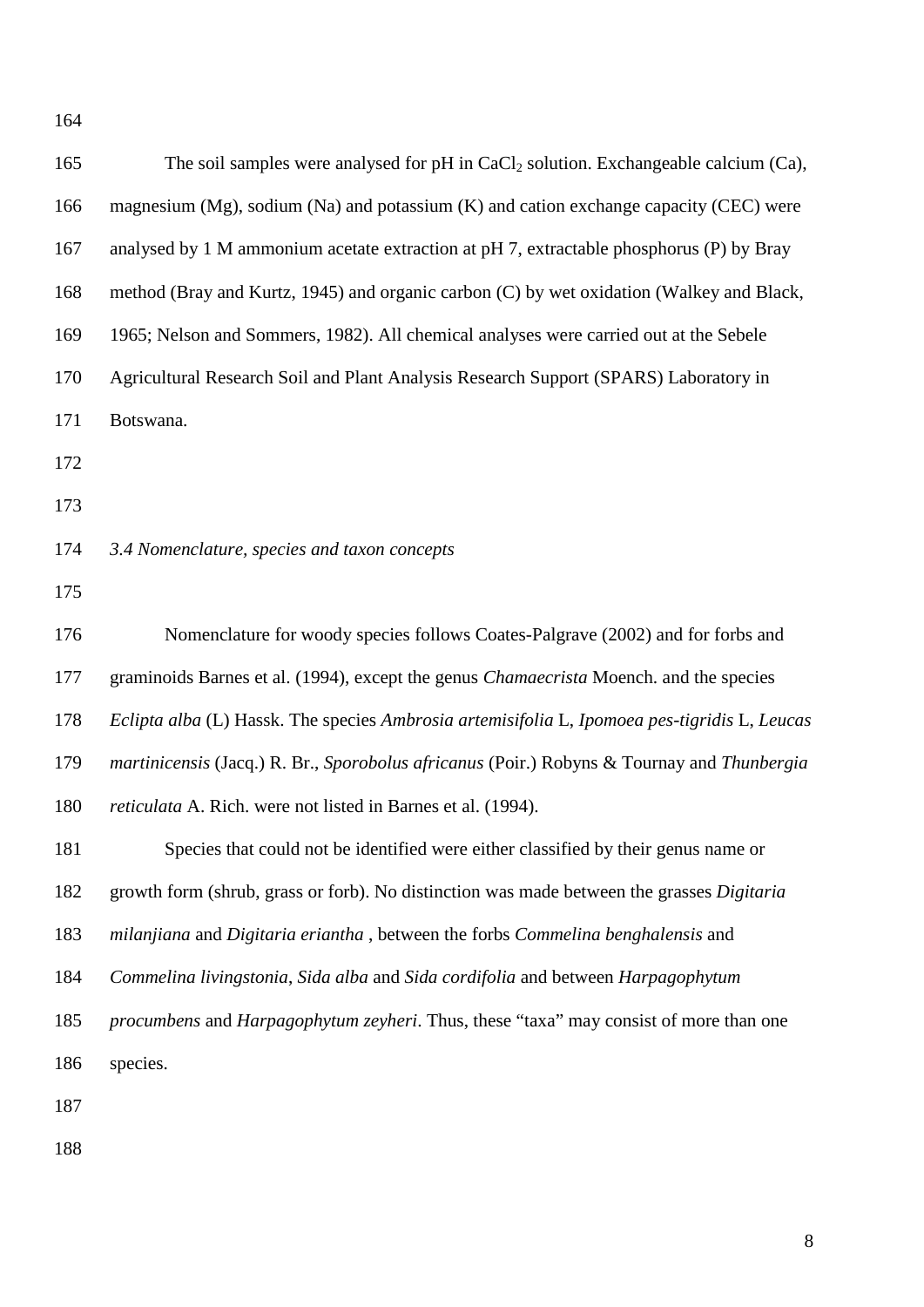The vegetation data were classified into plant community groups with two-way indicator species analysis (TWINSPAN version 2.1b, Hill (1979a), modified by ter Braak and H.J.B. Birks in 1983). TWINSPAN was chosen for the classification as we expected a strong dichotomy in the data caused by soil differences, and because this method uses much thesame algorithm as the ordination described below. Species with an uncertain identification were given a non-negative weight of 0.01. The final TWINSPAN plant community groups were subjectively chosen on the basis of their eigenvalues and evaluation of the species composition between the groups. Detrended correspondence analysis (DCA) (Hill, 1979b; Hill and Gauch, 1980) was used to explore the major patterns in species composition. The relationship between the variation in species composition and the observed environmental variables was explored with DCA using passive environmental variables and by canonical correspondence analysis (CCA) (ter Braak, 1986; 1987). The chemical variables of the three soil cores within a site were averaged and used for

 all the five sample plots within the same site. All other environmental variables were recorded within each vegetation plot. Only variables significantly related to the variation in species 206 composition ( $p < 0.01$ ), either in a CCA of each environmental variable alone (marginal effects) or in forward selection of environmental variables (conditional effects), as assessed by Monte Carlo permutation tests (cf. ter Braak and Smilauer, 2002) were used in the analyses. Slope, topography, aspect and the mixed soil type were excluded due to their low explanatory power.

 Variance partitioning, performed by partial CCA (Borcard et al., 1992; Økland and Eilertsen, 1994; Aarrestad, 2002), was used to explain the variation in the species data in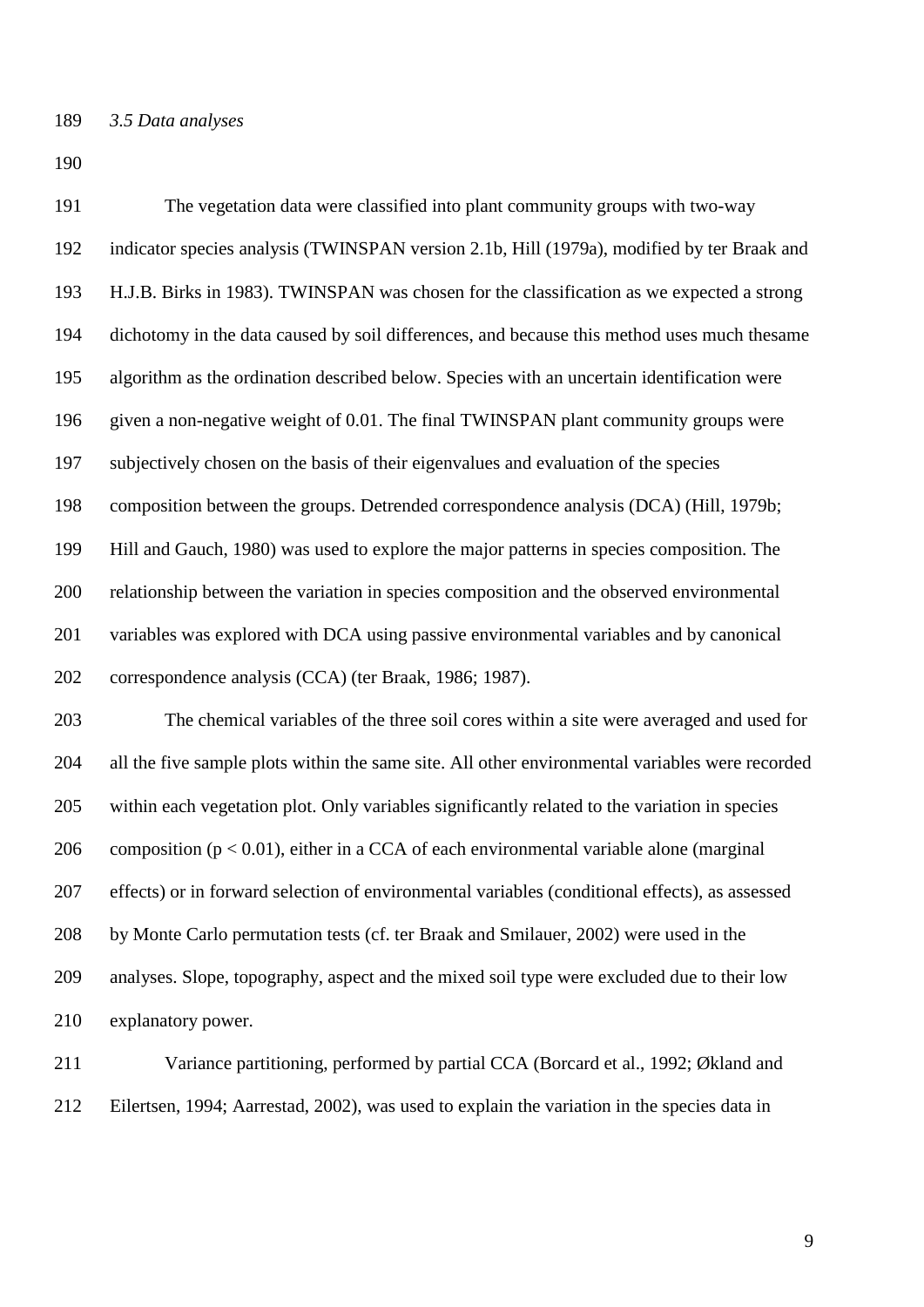relation to three different sets of explanatory variables related to resource availability and herbivory:

A) Soil resources (alluvial soil, Kalahari sand, pH, organic C, extractable P, exchangeable

Ca, Mg, Na, K and CEC)

- B) Light availability (tree cover, shrub cover)
- C) Herbivore impact (herbivory, faeces, trampling)
- 

 All multivariate statistical analyses were performed with CANOCO 4.5 (ter Braak and Smilauer, 2002). Default options were selected in DCA and CCA except that non-negative weight was given to the same species or taxa as in the TWINSPAN classification, that rare species (according to the definition in the CANOCO program) were down-weighted, and that the percentage cover data of the species were square root transformed, due to the large variation in percentage cover (1-100%).

 Species richness of plant communities was calculated as the total number of species occurring within the plots grouped to one community, and as the average number of species per plot within the same community. Species diversity was calculated using Shannon diversity index on average species abundance values from all plots within each plant community. The species richness and diversity values are probably biased due to different number of plots within each community. However, due to the large number of plots we find the method useful for interpretation of diversity at the vegetation type level.

- 
- **4. Results**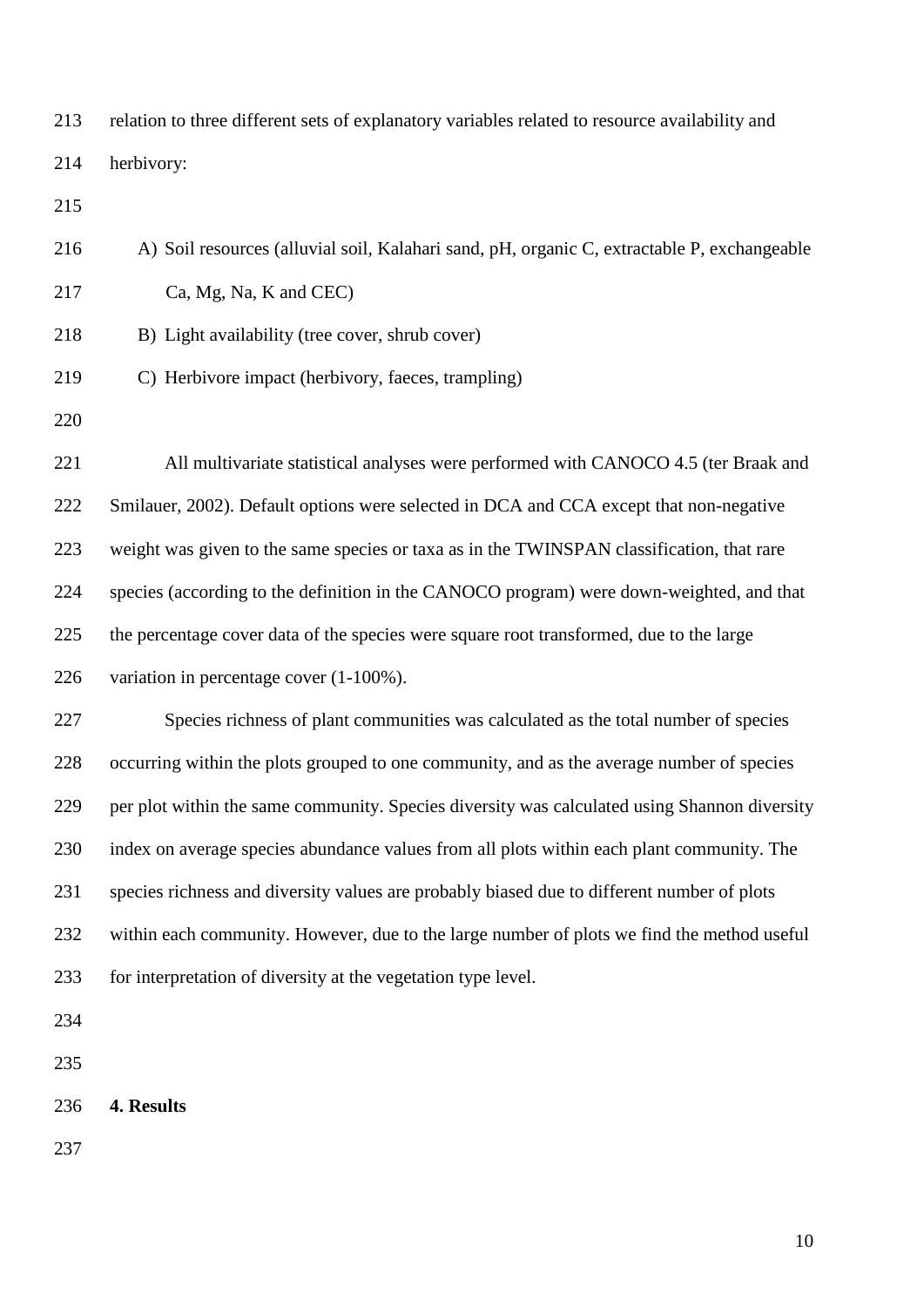| 240 | Four plant communities were selected from the TWINSPAN classification and named                     |
|-----|-----------------------------------------------------------------------------------------------------|
| 241 | after the most important indicator species and land cover types as 1) Panicum maximum               |
| 242 | woodland, 2) Tribulus terrestris wood- and shrubland, 3) Chloris virgata shrubland and 4)           |
| 243 | Cynodon dactylon floodplain (Table 1; description below). The separation in each division           |
| 244 | was strong as shown by high eigenvalues between 0.805 and 0.523. The DCA ordination                 |
| 245 | showed a strong first axis with an eigenvalue of 0.864 and a length of 7.2 standard deviations      |
| 246 | (Fig. 2). The total variation in the species data was high as reflected by a total inertia of 10.4, |
| 247 | and the percentage variance in species composition explained by the first four axes was             |
| 248 | 18.8%.                                                                                              |
| 249 | The TWINSPAN derived plant communities were fairly well separated along the first                   |
| 250 | DCA axis (Fig. 2). However, there was an overlap of sample plots between woodland and               |
| 251 | shrubland communities, indicating that these communities had several species in common.             |
| 252 | The <i>Panicum</i> woodland community showed the largest variation in species composition           |
| 253 | reflected by the relatively wide distribution along DCA axis 2.                                     |
| 254 |                                                                                                     |
| 255 |                                                                                                     |
| 256 | 4.2 Relationships between species composition and environmental variables                           |
| 257 | The fitting of environmental variables in the DCA ordination showed that the strong first axis      |
| 258 | is primarily related to soil nutrients and the contrast between alluvial soil and the Kalahari      |
| 259 | sand, while the second axis is mainly related to woody cover (Fig. 2).                              |
| 260 | The CCA ordination showed a similar sequence of samples along the first axis as the                 |
| 261 | DCA, but with more variation along the second axis (Fig. 3). The eigenvalue of the strong           |
| 262 | first axis was 0.770 and of the second axis 0.401. The first canonical axis explained 36.3%,        |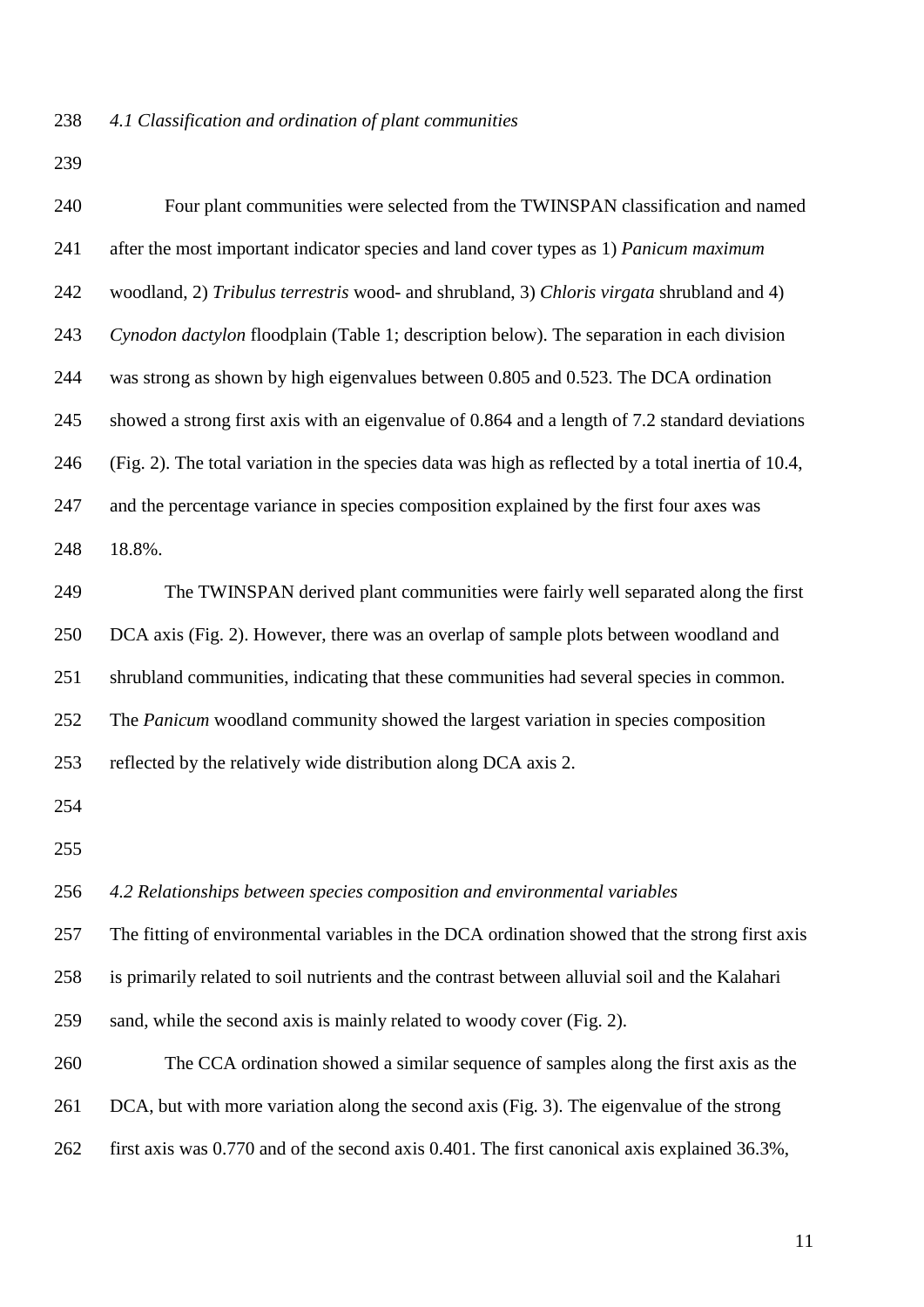the second 55.2%, and the first four axes 72.8% of the variation in species composition explained by the recorded explanatory variables.

 The most important variables were related to resource availability variables, such as soil nutrients, soil type and woody cover (Table 2). Herbivory related variables, trampling, faeces and herbivory were less important This pattern was also verified by the method of variance partitioning (Table 3), where approximately 20% of the variation in the species composition could be explained by the selected environmental variables. Soil variables had the highest explanatory power followed by light, and herbivory impact and co-variation (interaction) between environmental variables were important for some of the variation in species composition (Table 3).

 The first axis in the CCA biplot ordination diagram (Fig. 3) represented a gradient in soil chemical elements related to the occurrence of alluvial soil and Kalahari sand, while the main variation in environmental variables along the second axis was related to the amount of bare soil, litter cover and soil pH. The direct herbivory variable was positively correlated with the second axis, while the indirect herbivory variables faeces and trampling were correlated with the first axis and both axes, respectively (Fig. 3). The third axis (not visualised here) represented a gradient in woody cover.

 Sample plots on alluvial soil representing *Cynodon* floodplain and *Chloris* shrubland were along the first CCA axis well separated from most of the sample plots on Kalahari sand represented by *Tribulus* wood- and shrubland and *Panicum* woodland (Fig. 3). Plots representing the *Cynodon* floodplain were along this axis well separated especially from the *Panicum* woodland plots and the *Tribulus* wood- and shrubland plots. The *Chloris* shrubland plots showed an intermediate distribution on the same axis, and they were fairly well separated from the other communities also on axis two. Some sample plots from the wood-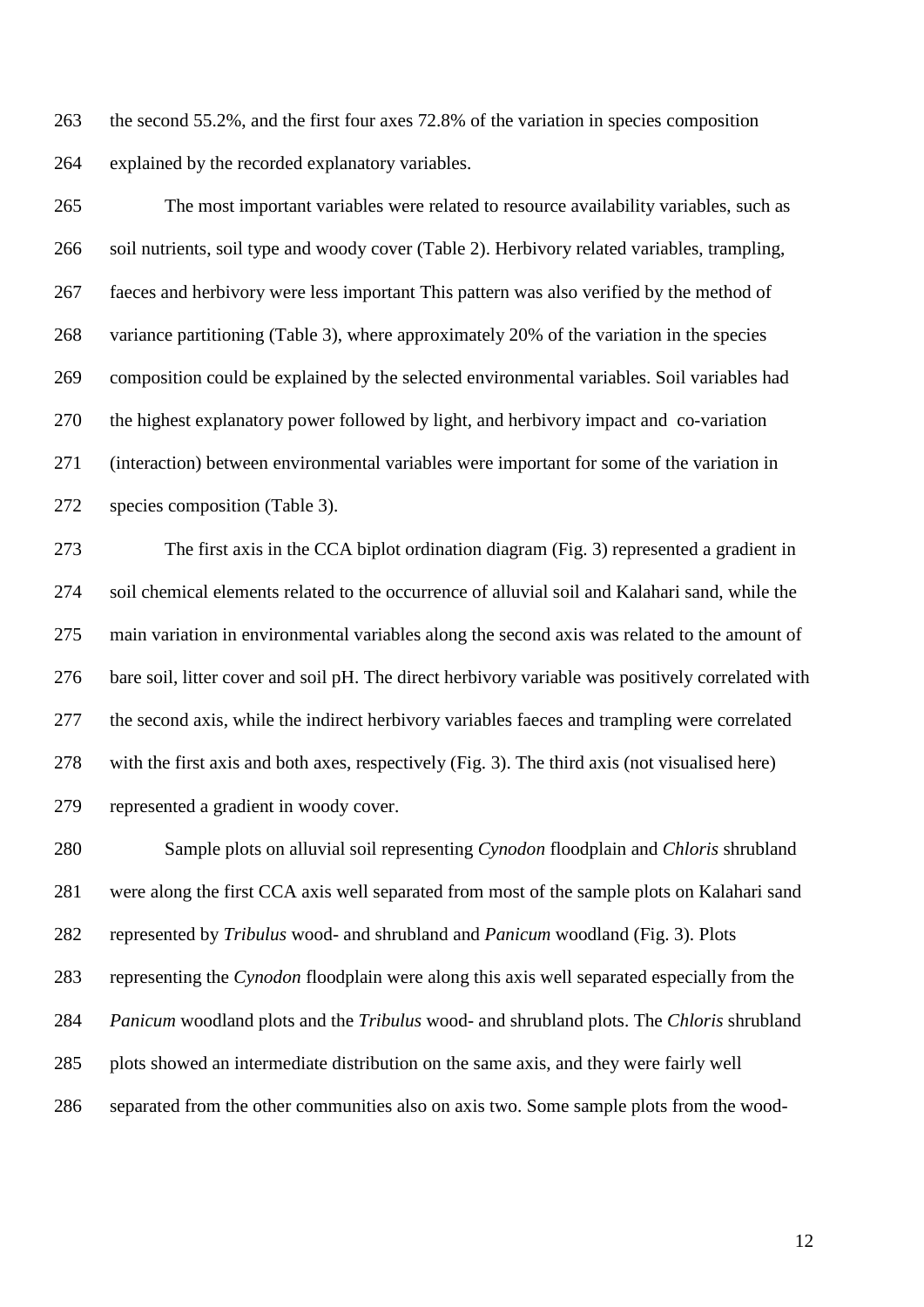and shrubland communities overlapped in characteristics and thus reflect similar environmental condition.

*4.3 Plant community characteristics*

 The *Panicum maximum* woodland was highly associated with the Kalahari sand and had low values of exchangeable cations and low values of herbivory related variables (Table 4). It was characterized by a tall grass dominated field layer. It was a species-rich community and had the highest species diversity of all the described plant communities (Table 1). A large number of shrubs, forbs, grasses and sedges had their optimum distribution in this community (Table 1), and several species were restricted to this community. The dominating grasses were *Dactyloctenium giganteum*, *Digitaria eriantha/milanjiana.* (Table 1).

 The *Tribulus terrestris* wood- and shrubland was associated mainly with the Kalahari sand. However, values of exchangeable cations and pH and signs of herbivory were higher than in the *Panicum* woodland, and tree- and shrub cover were lower (Table 4). The community was characterized by a grass- and forb dominated field layer of a lower stature than in the *Panicum* woodland (Table 1) . It was a relatively species rich community and the species diversity was only slightly lower than in the *Panicum* woodland (Table 1). The field layer was dominated by the forb *Tribulus terrestris* and the grass *Urochloa* cf. *trichopus*. None of the recorded species was strictly associated with this community. The community had several species in common with the *Panicum* woodland (Table 1). The *Chloris virgata* shrubland community occurred on alluvial soils close to the floodplain but raised several meters above it. The soil had higher values of exchangeable

cations and pH than the communities on the Kalahari sand, and the mean P content and signs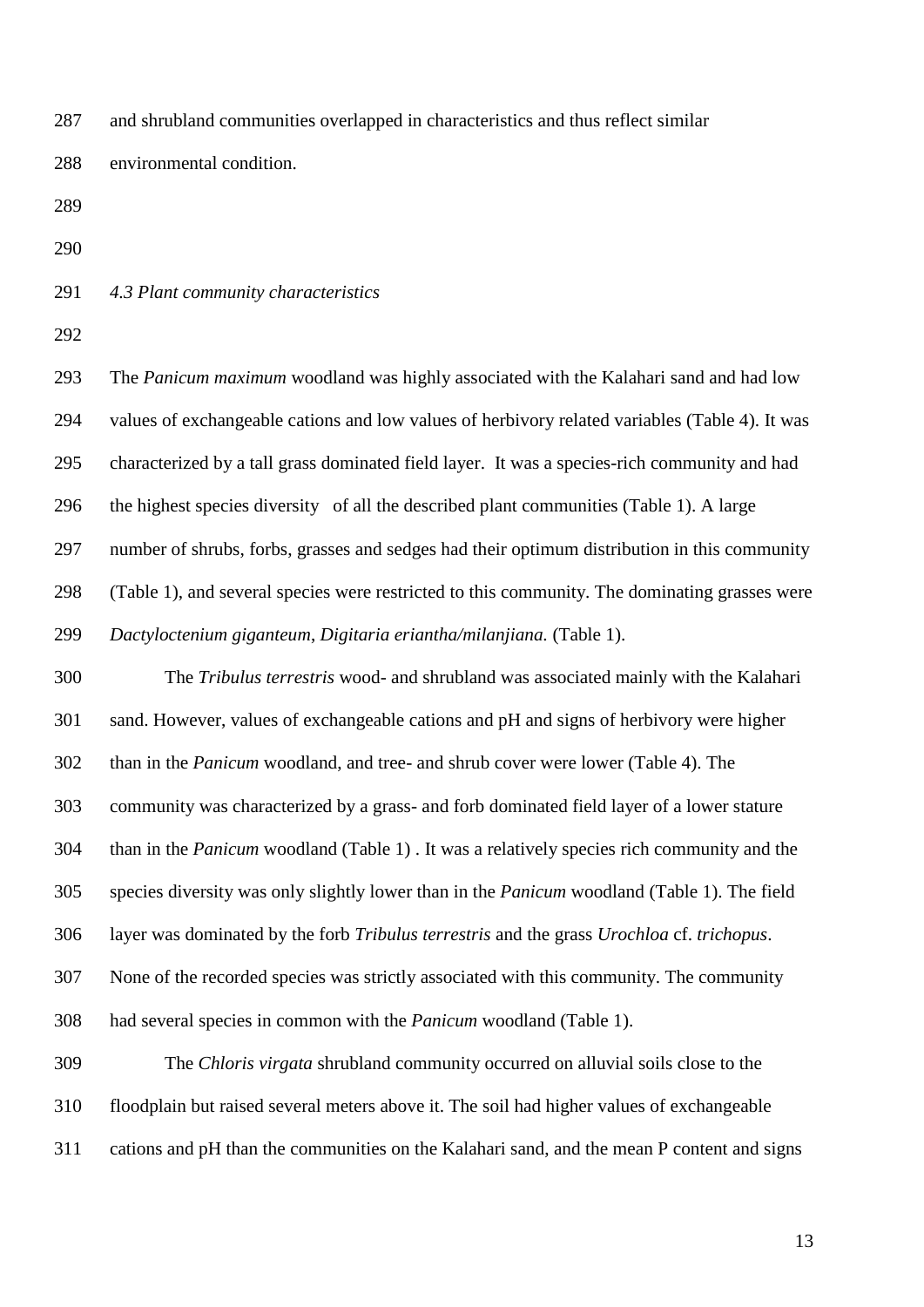of herbivory were the highest of all communities (Table 4). The *Chloris virgata* shrubland was a relatively species-rich community, but over all species diversity was somewhat lower than in the woodland communities (Table 1).

 The *Cynodon dactylon* floodplain community was distributed on alluvial soil and inundated by the Chobe River once each year, and, thus, hydrologically very different from the shrub- and woodland communities. There was no tree- or shrub layer. The soil had the highest values of exchangeable cations and CEC and the lowest pH of all the communities (Table 4). The field layer was characterized by dense carpets of *Cynodon dactylon*.,Species richness was low and the species diversity was lowest of all communities. The community was dominated by the grass *Cynodon dactylon* and the forb *Heliotropium ovalifolium*. Several species, primarily grasses, were more or less restricted to this community (Table 1). 

#### **5. Discussion**

# *5.1 Effects of resource availability and herbivory on plant community composition*

 As expected for savanna vegetation (Scholes and Walker 1993), the most important explanatory variables for herbaceous plant community composition were related to resource availability, primarily soil resources, with herbivory related variables being the least important. Similar results have been obtained for other arid and semi-arid regions (Milchunas and Lauenroth 1993) . Nine soil variables had higher explanatory power than any variables related to light availability (woody cover) or herbivory impact (Table 2). The four plant communities were sequentially arranged along the first two DCA and CCA axes (Fig. 2 and 3) primarily representing soil fertility, demonstrating an increase in soil fertility along the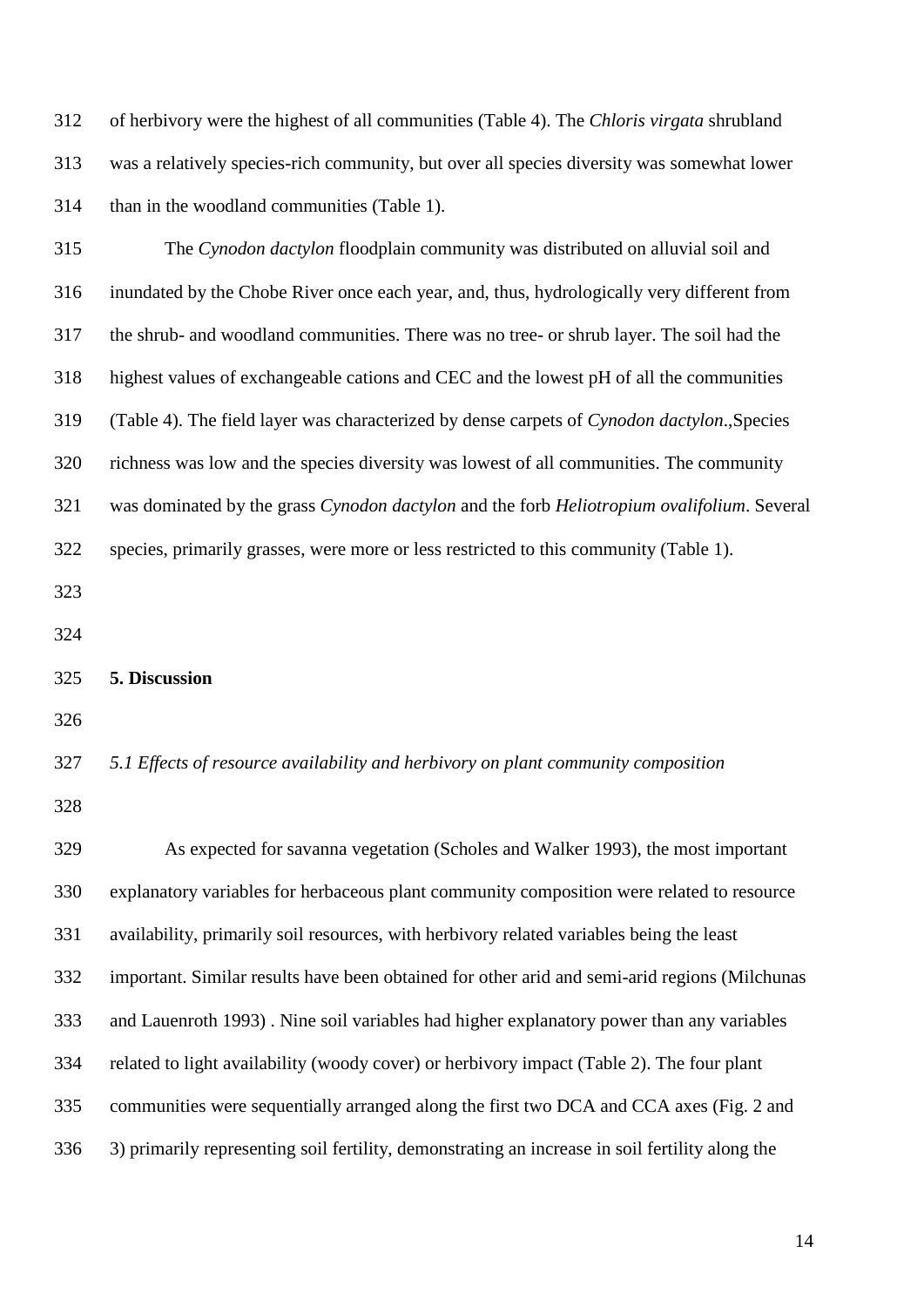landscape gradient from the *Panicum* woodland to the *Cynodon* floodplain. The differences in soil fertility were mainly related to the different soil types, but particularly within the alluvial soils there is a great difference between soil variables in the *Chloris virgata* shrubland and the *Cynodon dactylon* floodplain. The Kalahari sand and the more clayey alluvial soils differ not only in chemistry but also in texture and structure. This implies differences in soil moisture conditions, which might be more favourable for plant growth, particularly for deep rooted perennial forbs, on the Kalahari sand than on the fine-textured alluvial soils (Walker and NoyMeir, 1982). Soil moisture was, however, not recorded in the study. The *Panicum* woodlands and the *Tribulus terrestris* wood-and shrubland were almost not separated along the negative side of the first CCA axis (Fig. 3). The low nutrient status of these communities is due to the coarse and nutrient deficient Kalahari sand and to the nutrient poor and slowly decomposed leaf litter from the broad-leafed phenolic-rich trees, making up most of the plant biomass (Campbell et al., 1994; Scholes and Walker, 1993). Elephants probably play an important indirect role in nutrient cycling in the woodlands, by turning large amounts of nutrient poor biomass into easily decomposable faeces and urine (Botkin et al., 1981), and making it possible for relatively nutrient demanding species such as *Panicum maximum* and *Digitaria* spp. to grow there. The low concentration of organic carbon in the woodland soil might be caused by slow decomposition rates of litter, nutrient seepage to the bottom floor of Kalahari sands, transportation of carbon in the form of foliage to the riverfront, and by historically important fires (Masunga, 2008), in which carbon was lost to the atmosphere in the form of carbon-dioxide. Älvgren (2008) has shown a considerable net import of nutrients in dung and urine by elephants to the floodplains. In the *Tribulus* shrub- and woodland more fast-growing woody species with easier decomposable litter are more common (Skarpe et al., 2004) and may be a reason for the slightly higher exchangeable cation concentrations. Many of the soil variables were distinctly higher on the floodplain than in any of the other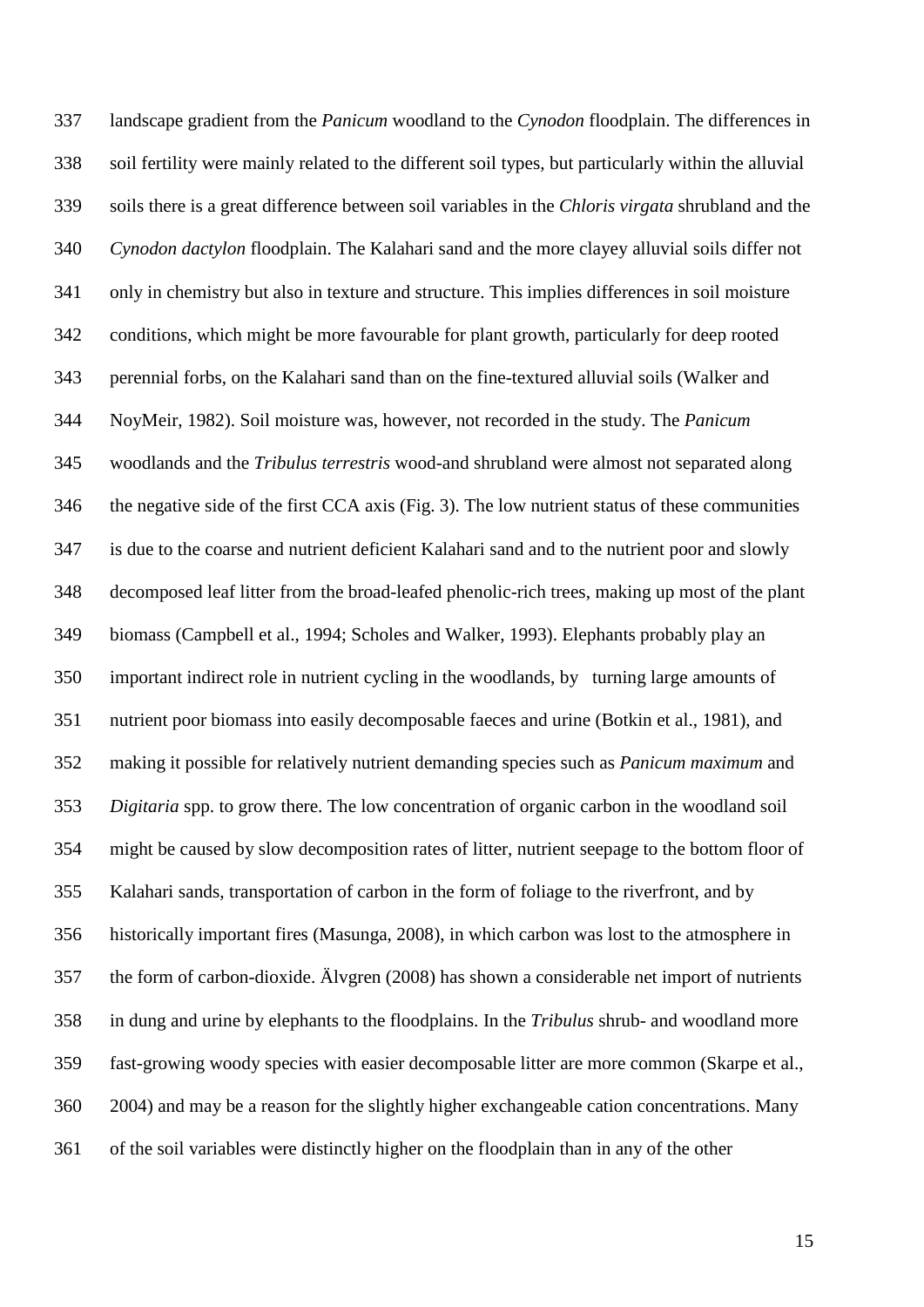communities (Table 4). Some of this may be caused by water-deposited minerals from the annual flooding, reflected by the relatively high concentration of Na and P (Mubyana et al., 2002). The high values of exchangeable elements may also be related to the rapid recycling from faeces and urine from grazing and drinking animals (Georgiadis and McNaughton, 1990; Mathisen, 2005). Soil pH was quite low on the floodplain, probably caused by humic acids produced during mineralization of the humus in the upper soil layer (Schroeder, 1984). This is probably the reason why pH in this study is not positively correlated to calcium content, as shown in most studies of relationships between soil and vegetation (e.g. Aarrestad, 2002).

 Light availability, as the inverse of tree- and shrub cover (Table 4), was lowest in the woodland communities on the Kalahari sand and highest on the fully open flood plain, but seemed to have low explanatory power for the species composition (Table 2 and 3). This variable should be interpreted with care, as we did not actually measure light, and woody cover has many other effects beside the shade, for example on soil and air humidity and the distribution of input of animal faeces and urine, as animals tend to rest in the shade of trees. Direct and indirect indications of herbivory had the lowest explanatory power for species composition (Table 3), as would be expected in a region with long history of grazing and browsing. The indirect measures of herbivory or of time spent by animals in the sites, herbivore faeces, and to some extent trampling, were positively related to CCA axis 1 (Fig. 3). The more direct variable, signs of herbivory in the plots, was, however, better related to CCA axis 2 and the *Chloris* shrubland. It is likely that signs of herbivory were underestimated in the low, mat forming *Cynodon dactylon*, which compensates fast for lost tissue (Mathisen, 2005) and where herbivory, unless whole tufts are pulled out, will be little visible. The herbivory impact probably affects the field layer height, which decreases significantly from the *Panicum* woodland to the *Cynodon* floodplain (t-test between all communities p < 0.01), and the field layer cover, which had the lowest value on the heavily grazed *Chloris* shrubland.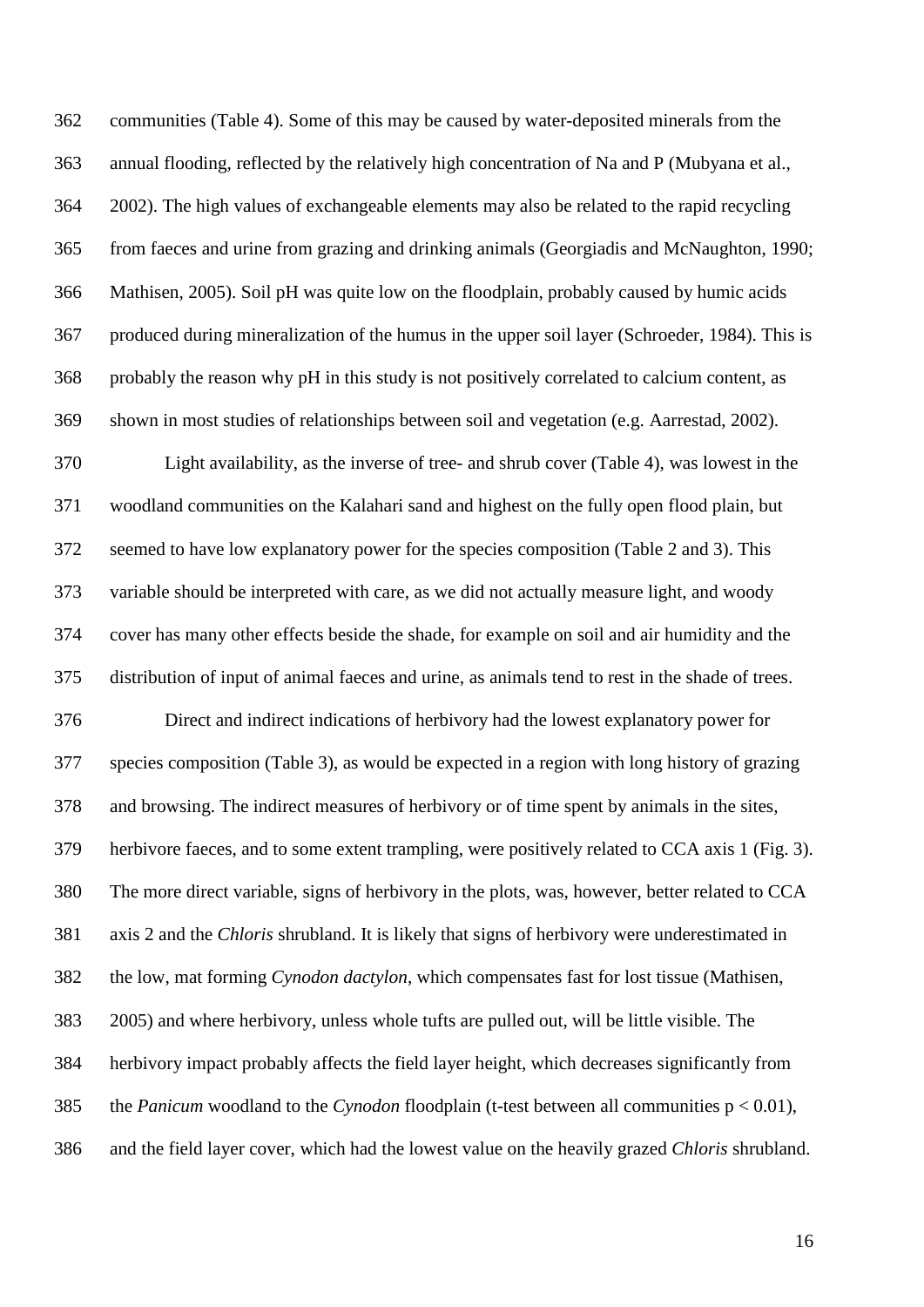| Thus, together with the distinct pattern of variation in animal faeces and trampling, there is     |
|----------------------------------------------------------------------------------------------------|
| evidence to conclude that the herbivore impact increases from the woodlands to the                 |
| floodplains and affects the distribution and structure of plant communities.                       |
|                                                                                                    |
|                                                                                                    |
| 5.2 Diversity and species richness                                                                 |
|                                                                                                    |
| The length of the first DCA axis, 7.2 standard deviation units (Fig. 2) represents a very          |
| high compositional turnover of species, and indicates large between-community (beta)               |
| diversity within the analysed landscape gradient (Gauch and Whittaker, 1972; Økland, 1990).        |
| Species richness and diversity declined with increasing resource availability from the             |
| Panicum woodland to the Cynodon floodplain instead of peaking at some intermediate level           |
| of resource availability, as expected. The dystrophic Kalahari sand in the subhumid Baikiaea       |
| <i>plurijuga</i> dominated woodland can hardly be described as intermediate in resources even on a |
| larger scale. A more likely reason for the decline in diversity may be interaction between         |
| resource availability and herbivory. It is known (Skarpe et al., 2004) that the nutrient rich      |
| floodplains were more diverse or rich in species in a period when large herbivores were not as     |
|                                                                                                    |

reason for their comparatively high species richness.

- 
- 

 **6. Concluding remarks**We found vegetation structure and the species composition of plant communities to vary along the joint resource and herbivory gradient from the woodland to the floodplain. General theories predict different responses by vegetation to variation in plant resources and in herbivory. We expected the species composition of the field layer to

abundant as today, and possibly the low herbivory pressure in the *Panicum* woodlands is a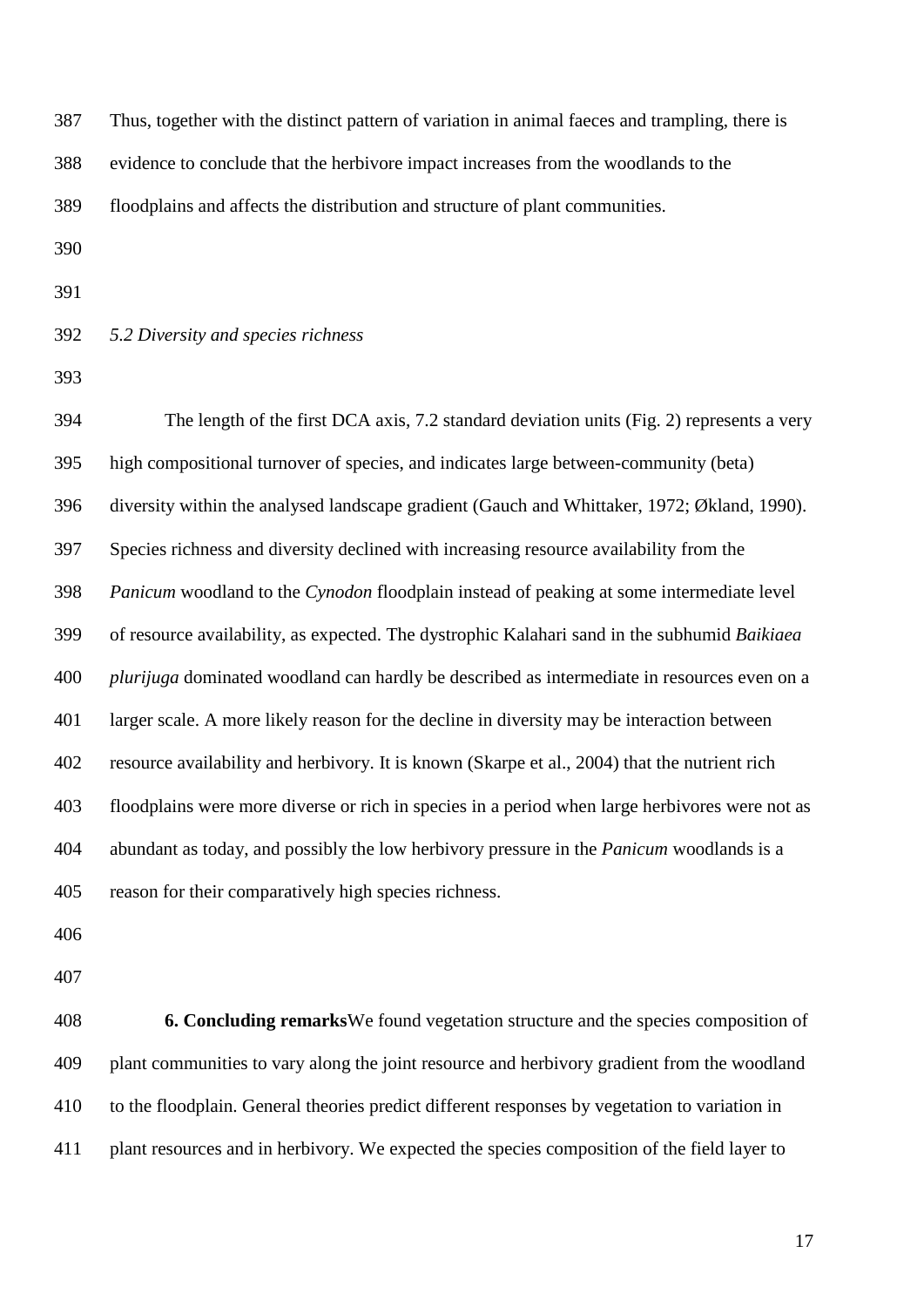vary with soil nutrient status, and field layer height and cover to increase with increasing resource availability whereas species richness and diversity would be expected to peak at some intermediate level of resource availability and herbivory frequency (Huntly, 1991; Grime et al., 1997). Although soil resources had the highest explanatory power for the variation in species composition, the variation in species richness and diversity of the plant communities and the variation in vegetation structure followed the expectations from the herbivory gradient more closely. Thus, our results suggest a strong interaction between resource availability and herbivory in their influence on plant communities both in species composition, species richness and vegetation structure.

 Our results confirm the strong dichotomy in savanna vegetation depending on whether plant growth is limited primarily by nutrient availability (dystrophic savannas), or by moisture (eutrophic savannas) and that this pattern in a landscape scale mainly is related to soil productivity (Scholes and Walker 1993), in our case the difference between the alluvial soils and the Kalahari sand. However, we also show that selective herbivory interacts with resource availability and influences for example species richness and vegetation structure.

# **Acknowledgements**

 This study was a part of the Botswana Norway Institutional Co-operation and Capacity Building Project (BONIC), jointly funded by the Department of Wildlife and National Parks, Botswana (DWNP) and The Norwegian Agency for Development Co-operation (Norad). We dedicate the paper to the late Mr. Ditshoswane Modise who was responsible within DWNP for the field layer vegetation subproject from the start of the project. The late botanist Peter Smith, Maun, helped us a lot with verifying plant species. Finally we are very grateful to the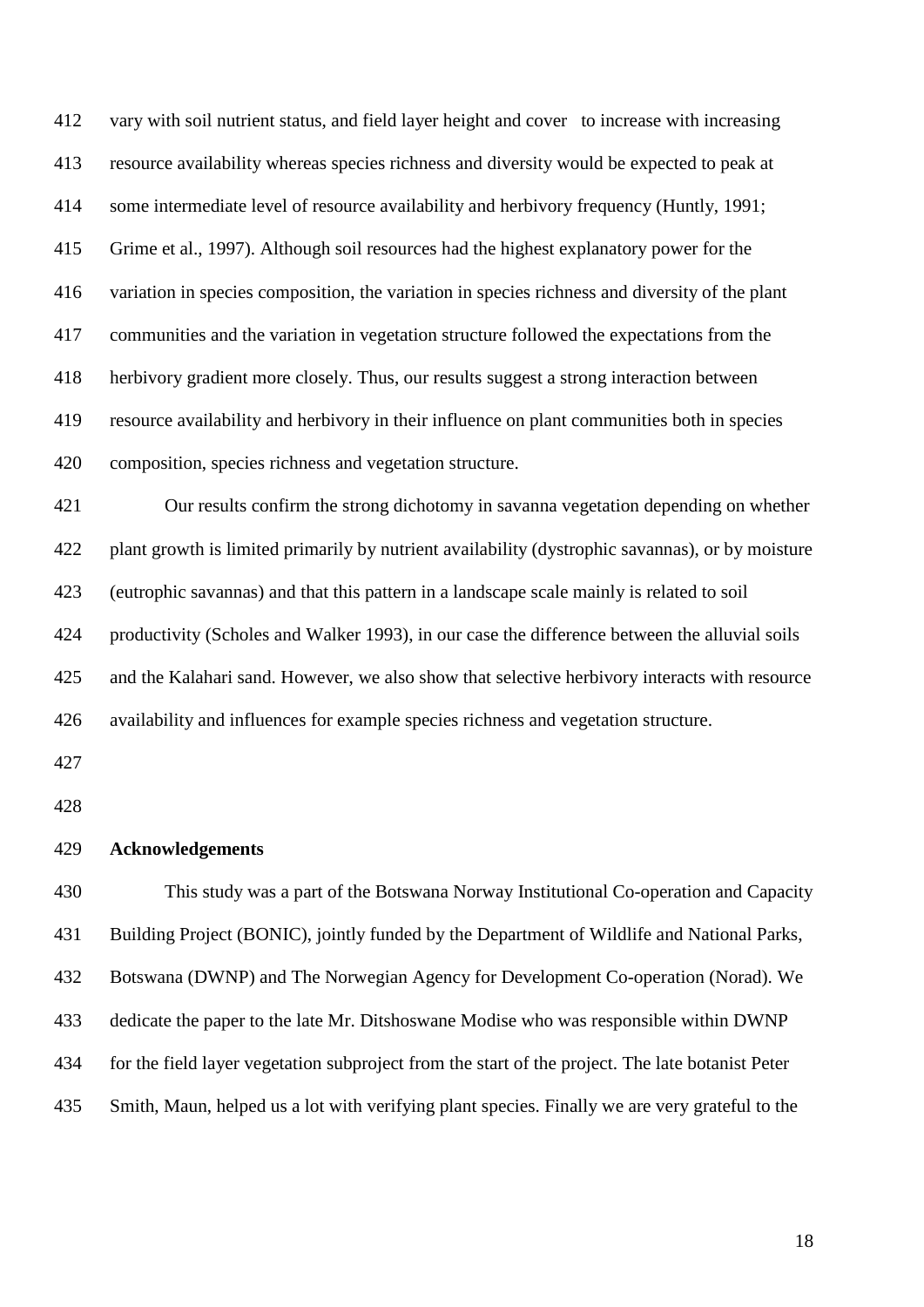- DWNP staff in Kasane and in Gaborone for their help and assistance throughout the study
- period.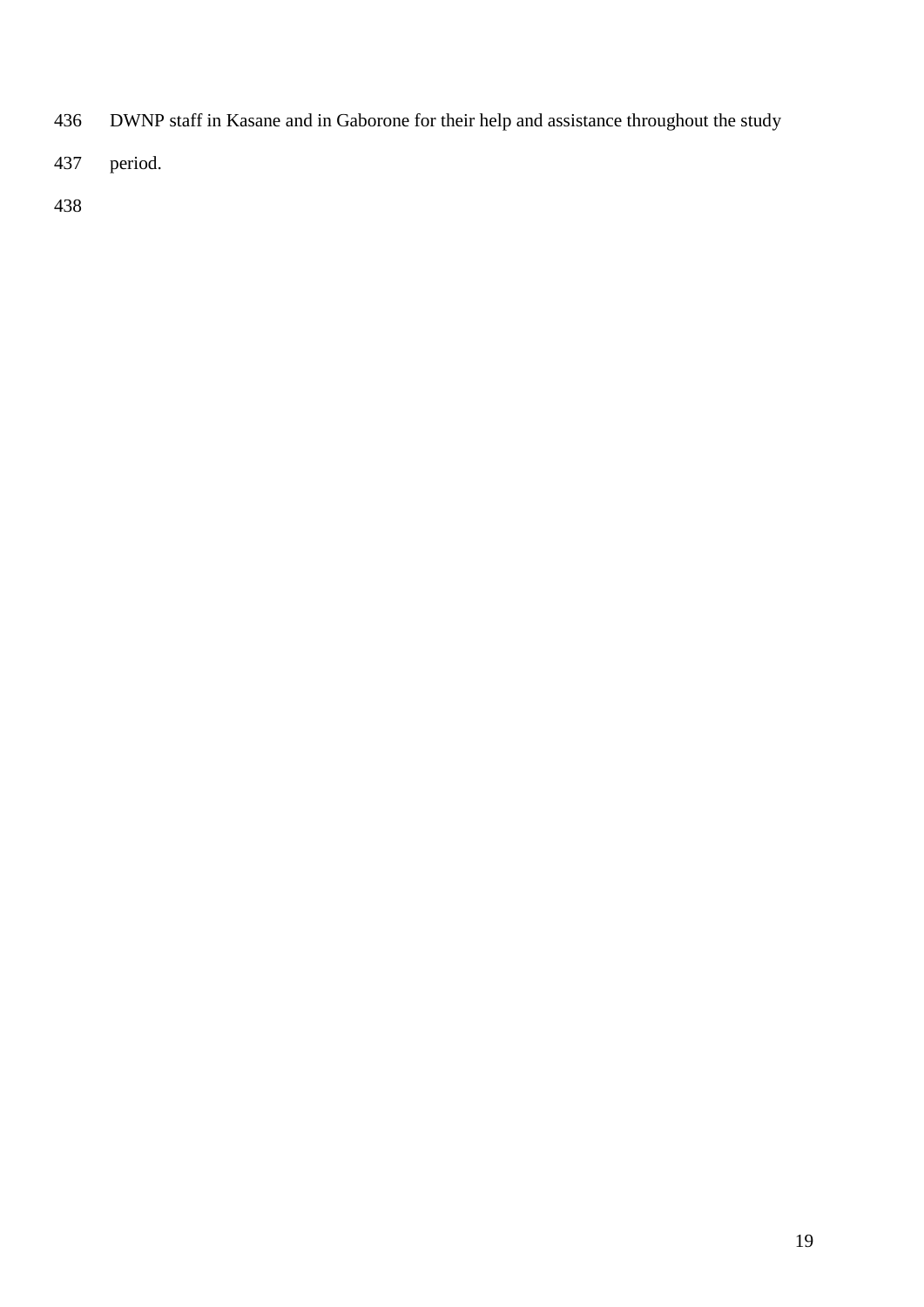#### **References**

 Älvgren, J. 2008. Space-time pattern of habitat utilization for the Chobe riverfront elephant population. MSc thesis in Biology, Uppsala University. Augustine, D.J., McNaughton, S.J. 1998. Ungulate effects on the functional species composition of plant communities: herbivore selectivity and plant tolerance. Journal of Wildlife Management 62, 1165-1183. Barnes, M.E. 2001. Effects of large herbivores and fire on the regeneration of *Acacia erioloba* woodlands in Chobe National Park, Botswana. African Journal of Ecology 39, 340-350. Barnes, J.E., Turton, L.M., Kalake, E. 1994. A list of the Flowering Plants of Botswana. The Botswana Society and the National Museum, Monuments and Art Gallery, Gaborone, BW. Borcard, D., Legendre, P., Drapeau, P. 1992. Partialling out the spatial component of ecological variation. Ecology 73, 1045-1055. Botkin, D.B., Mellilo, J.M., Wu, L.S-Y. 1981. How ecosystem processes are linked to large mammal population dynamics, in: Fowler, C.W., Smith, T.D. (Eds.), Dynamics of large mammal populations. John Wiley, New York, pp. 373-388. Bray, R.H., Kurtz, L.T. 1945. Determination of total organic carbon and available forms of phosphorus in soils. Soil Science Society of American Journal 59, 39-45. Campbell, B.M., Frost, P., King, J.A., Mawanza, M., Mhlanga, L. 1994. The influence of

Aarrestad, P.A. 2002. Vegetation and environment relationships of broad-leaved deciduous

forests in Hordaland county, Western Norway. Ilicifolia 3, 1-90.

- trees on soil fertility on two contrasting semi-arid soil types at Matopos, Zimbabwe.
- Agroforestry Systems 28, 159-172.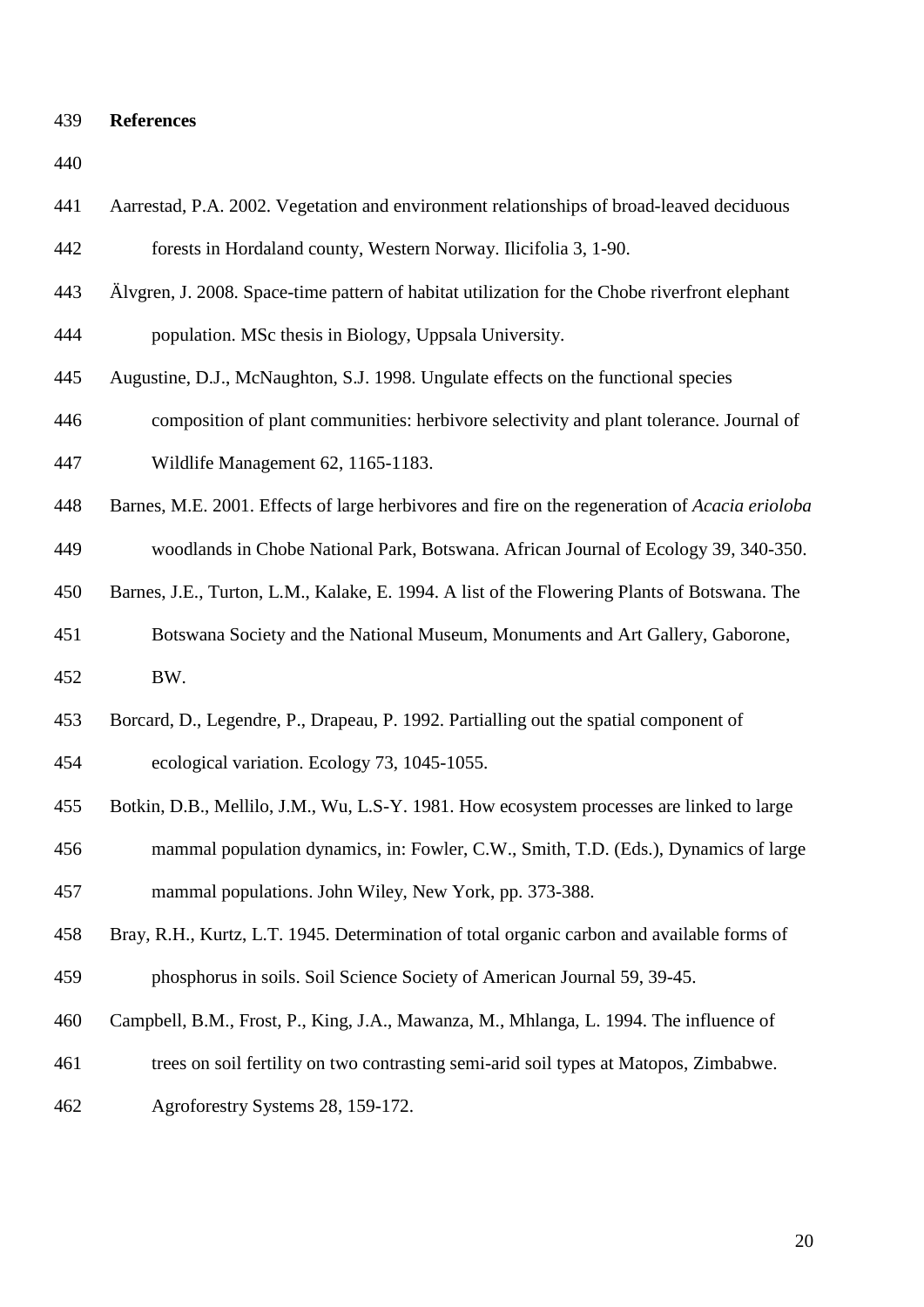- Coates-Palgrave, K. 2002. Trees of Southern Africa. Third edition revised and updated by Meg Coates Palgrave. Struik Publishers, Cape Town, ZA.
- Connell, J.H. 1978. Diversity in tropical rainforests and coral reefs. Science 199, 1302-1310.
- FAO 1990. Soil map of the Republic of Botswana. Soil Mapping and Advisory Services
- Project FAO/BOT/85/011. FAO and Government of Botswana, Gaborone, BW.
- Gauch, H.G., Whittaker, R.H. 1972. Coenocline simulations. Ecology 53, 446-451.
- Georgiadis, H.J., McNaughton, S.J. 1990. Elemental and fibre contents of savanna grasses;
- variation with grazing, soil types, season and species. Journal of Applied Ecology 27,
- 623-634.
- Grime, J.P., Thompson, K., Hunt, R., 30 others. 1997. Integrated screening validates primary axes of specialization in plants. Oikos 79, 259–81.
- Hill, M.O. 1979a. TWINSPAN a FORTRAN program for arranging multivariate data in an ordered two-way table by classification of individuals and attributes. Cornell University, Ithaca, NY, US.
- Hill, M.O. 1979b. DECORANA A FORTRAN program for detrended correspondence
- analysis and reciprocal averaging. Cornell University, Ithaca, NY, US.
- Hill, M.O., Gauch, H.G. 1980. Detrended correspondence analysis: an improved ordination technique. Vegetatio 42, 47-58.
- Huntly, N. 1991. Herbivores and the dynamics of communities and ecosystems. Annual Review of Ecology and Systematics 22, 477-503.
- Masunga, G.S. 2008. Ecosystem processes, nutrients, plant and fungal species diversity in
- Chobe National Park, Botswana. PhD thesis, Agricultural University of Norway, Aas, NO.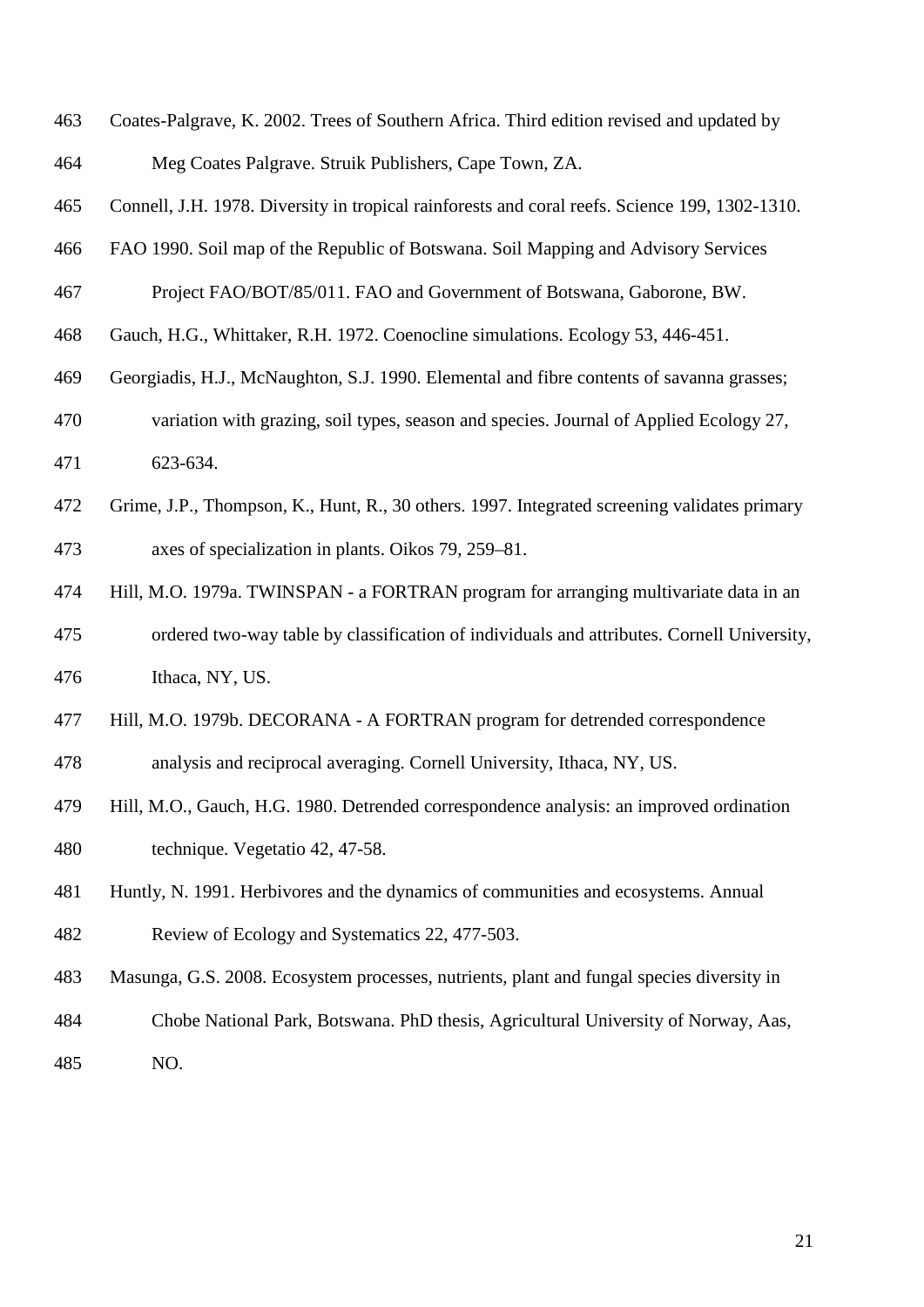- Mathisen, I.E. 2005. Effects of clipping and nitrogen fertilization on a grazing tolerant grass,
- in Chobe National Park, Botswana. Master thesis, Norwegian University of Science and Technology, Trondheim, NO.
- McIntyre, S., Heard, K.M., Martin, T.G. 2003. The relative importance of cattle grazing in
- subtropical grasslands: does it reduce or enhance plant biodiversity? Journal of Applied Ecology 40, 445-457.
- Milchunas, D.G., Lauenroth, W.K. 1993. Quantitative effects of grazing on vegetation and soils over a global range of environments. Ecological Monographs 63, 327-366.
- Moe, S.R., Rutina, L.P., Hytteborn, H., du Toit, J.T. 2009. What controls woodland
- regeneration after elephants have killed the big trees? Journal of Applied Ecology 46, 223-230.
- Mosugelo, D.K., Moe, S.R., Ringrose, S., Nellemann, C. 2002. Vegetation changes during a 36-year period in northern Chobe National Park, Botswana. African Journal of Ecology 40, 232-240.
- Mubyana, T., Krah, M., Totolo, O., Bonyongo, M. 2003. Influence of seasonal flooding on
- soil total nitrogen, organic phosphorus and microbial populations in the Okavango

Delta, Botswana. Journal of Arid Environments 54, 359-369.

- Nelson, D.W., Sommers, L.E. 1982. Total carbon, organic carbon and organic matter, in:
- Page, A.L., Mille, R.H., Keeney, D.R. (Eds.), Methods of soil analysis: Part 2. 2nd ed.
- Agronomy monograph 9, American Society of Agronomy. Madison, WI, US, pp. 539- 579.
- Økland, R.H. 1990. Vegetation ecology: theory, methods and applications with reference to Fennoscandia. Sommerfeltia Suppl. 1, 1-233.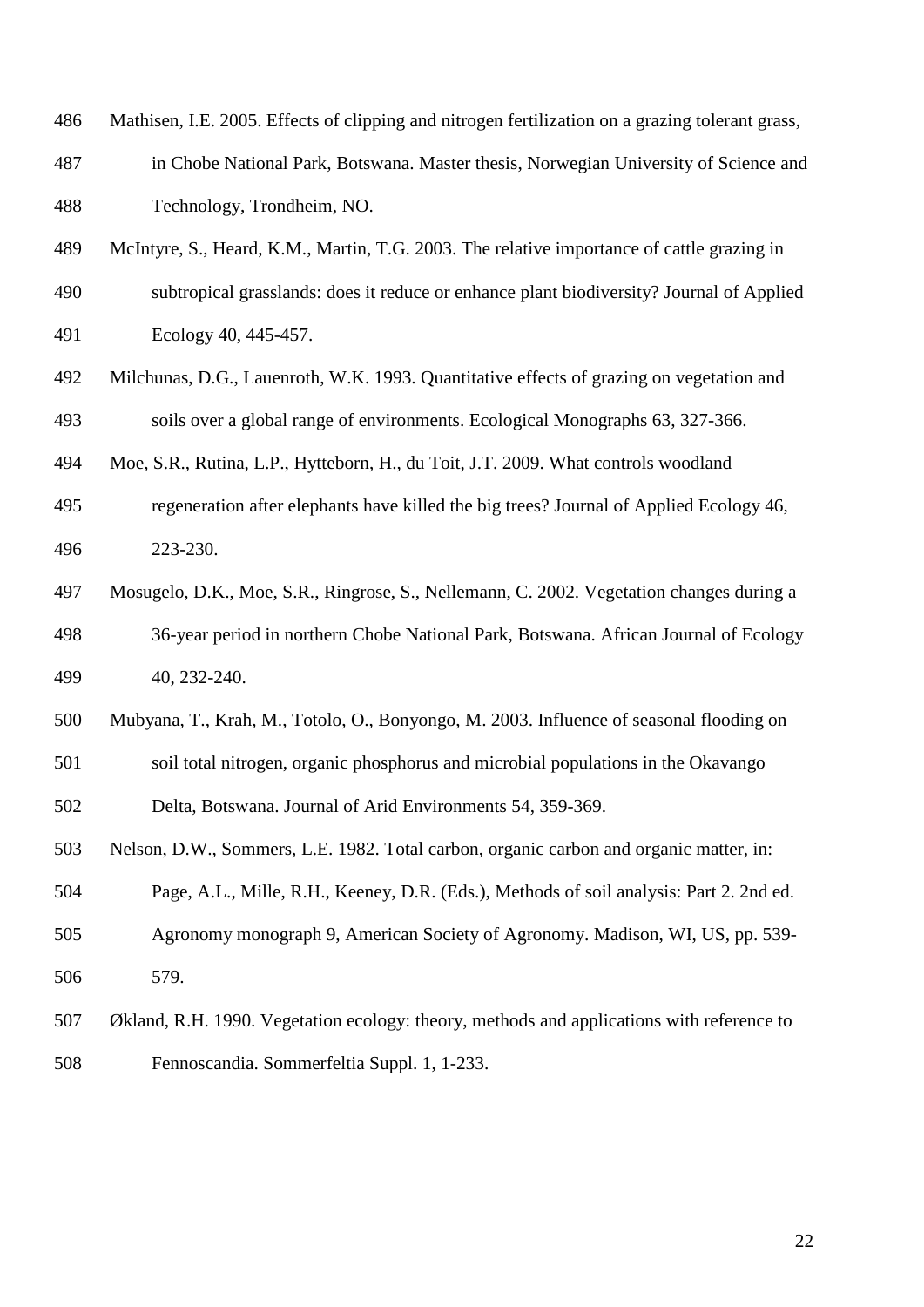- Økland, R.H., Eilertsen, O. 1994. Canonical Correspondence Analysis with variation
- partitioning: some comments and an application. Journal of Vegetation Science 5, 117- 126.
- Økland, R.H., Økland, T., Rydgren, K. 2001. Vegetation-environment relationships of boreal
- spruce swamp forests in Østmarka Nature Reserve, SE Norway. Sommerfeltia 29, 1-
- 190.
- Pickett, S.T.A., White, P.S. (Eds.) 1985. The ecology of natural disturbance and patch dynamics. Academic Press, Orlando, FL, US.
- Rosenzweig, M.L. 1971. Paradox of enrichment: destabilization of exploitation ecosystems in ecological time. Science 171, 385-387.
- Scholes, R.J., Walker, B.H. 1993. An African savanna synthesis of the Nylsvley study. Cambridge University Press, UK.
- Schroeder, D. 1984. Soils, facts and concepts. International Potash Institute, Bern, CH.
- Simpson, C.D. 1975. A detailed vegetation study on the Chobe River in North-East Botswana.
- Kirkia, the Zimbabwe Journal of Botany 10, 185-227.
- Skarpe, C., Aarrestad, P.A., Andreassen, H.P., Dhillion, S.S., Dimakatso, T., du Toit, J.T.,
- Halley, D.J., Hytteborn, H., Makhabu, S., Mari, M., Marokane, W., Masunga, G.,
- Modise, D., Moe, S.R., Mojaphoko, R., Mosugelo, D., Motsumi, S., Neo-Mahupeleng,
- G., Ramotadima, M., Rutina, L., Sechele, L., Sejoe, T.B., Stokke, S., Swenson, J.,
- Taolo, C., Vandewalle, M., Wegge, P. 2004. The Return of the Giants: Ecological
- Effects of an Increasing Elephant Population. Ambio 33, 276-282.
- ter Braak, C.J.F. 1986. Canonical correspondence analysis: a new eigenvector technique for
- multivariate direct gradient analysis. Ecology 67, 1167-1179.
- ter Braak, C.J.F. 1987. The analysis of vegetation-environment relationships by canonical
- correspondence analysis. Vegetatio 69, 67-77.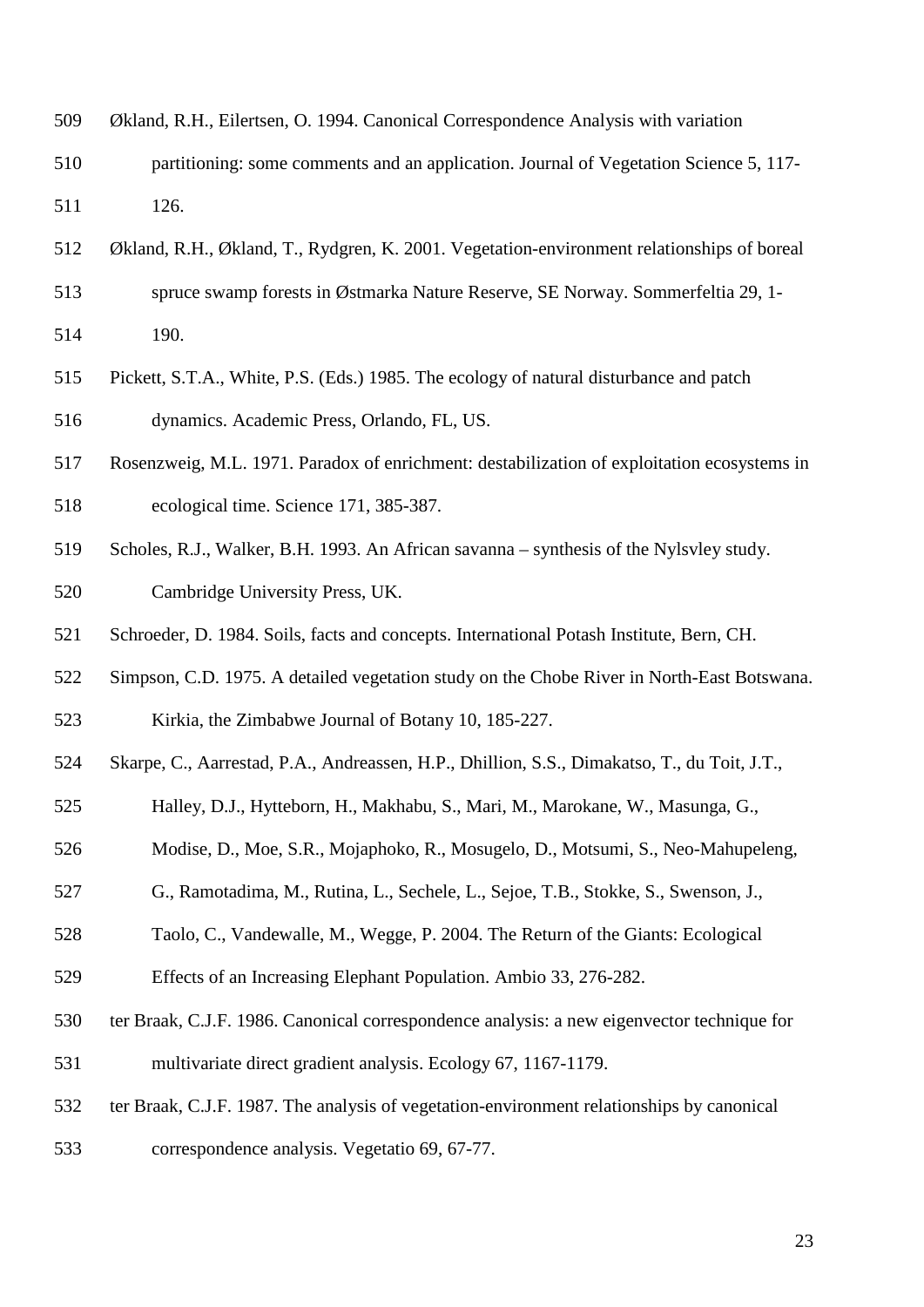- ter Braak, C.J.F., Smilauer, P. 2002. CANOCO reference manual and CanoDraw for
- Windows user's guide: Software for canonical community ordination (version 4.5). Microcomputer Power, Ithaca, NY, US.
- Turner, J.R., Gatehouse, C.M., Corey, C.A. 1987. Does solar energy control organic
- diversity? Butterflies, moths and British climate. Oikos 48, 195-205.
- Vandewalle, M. 2003. Historic and recent trends in the size and distribution of northern
- Botswana's elephant population, in: Vandewalle, M. (Ed.), Effects of Fire, Elephants
- and other Herbivores on the Chobe Riverfront Ecosystem. Proceedings of a Conference
- organised by the Botswana-Norway Institutional Co-operation and Capacity Building
- Project (BONIC) in Kasane 13th -15th March 2003. Government printers, Gaborone,

BW, pp. 7-16.

- Waide, R.B., Willig, M.R., Steiner, C.F., Mittelbach, G., Gough, L., Dodson, S.I., Juday,
- G.P., Parmenter, R. 1999. The relationship between productivity and species richness.

Annual Review of Ecology and Systematics 30, 257-300.

- Walkey, A., Black, A. 1965. Organic carbon, in: Black, C.A. (Ed.), Methods of soil analysis.
- American Society of Agronomy, Madison, WI, US, pp. 1372-1374.
- Walker, B.H., NoyMeir, I. 1982. Aspects of the stability of and resilience of savanna
- ecosystems, in: Huntley, B.J., Walker, B.H. (Eds.), The ecology of tropical savannas.
- Springer-Verlag, Berlin, DE, pp. 556-590.
- Werger, M. (ed.) 1978. Biogeography and ecology of southern Africa. Dr. W. Junk
- Publishers, the Hague. pp 1439.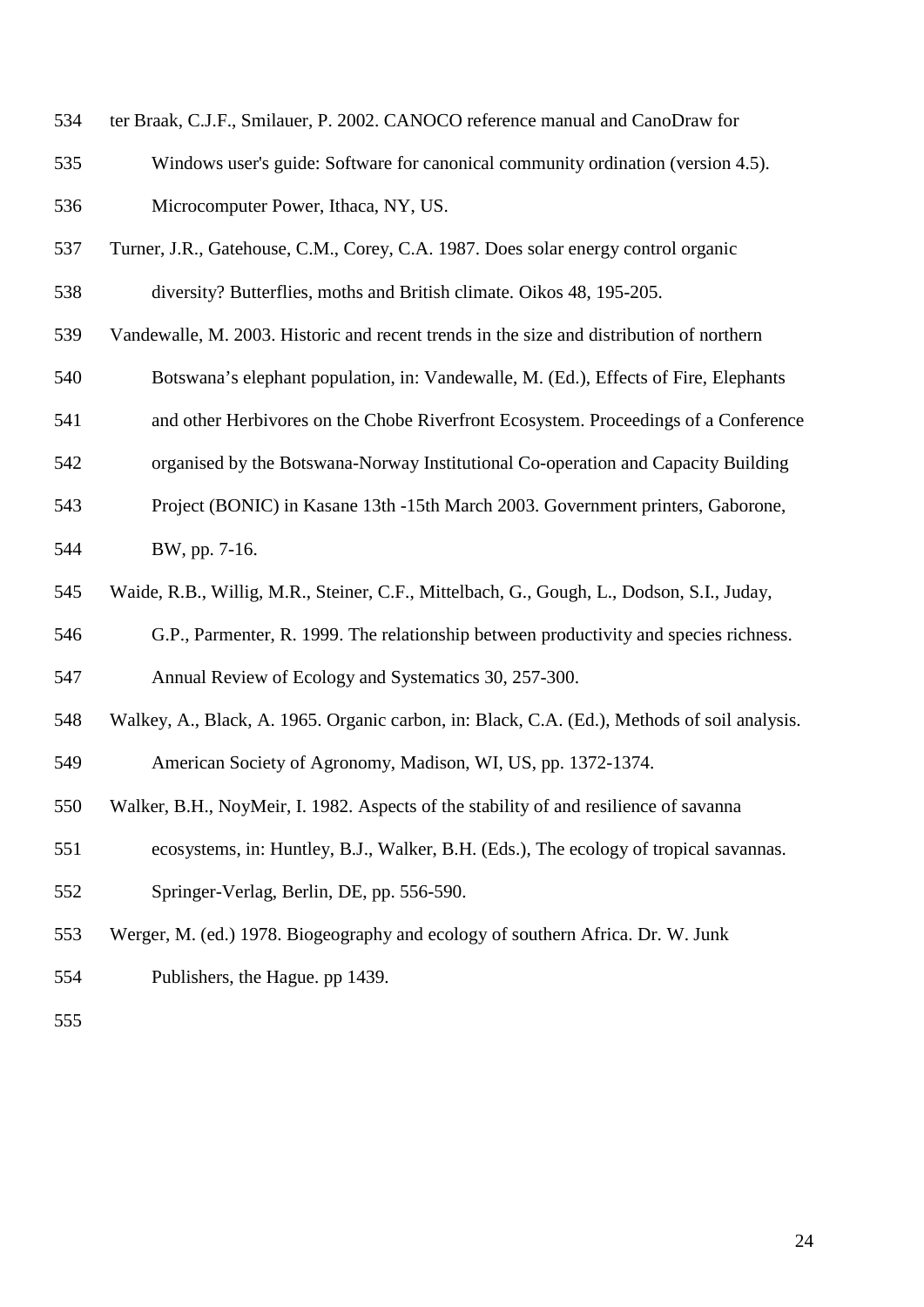# 556 **Tables**

 Table 1. TWINSPAN derived plant communities along the Chobe River of Chobe National Park, Botswana. Species showing an optimal distribution within the communities. \* are preferential species in the TWINSPAN context. Indicator species (the most important preferential species) are shown in bold face. Number of sample plots (N), total number of taxa per community (Tot sp.), mean number of taxa per sample plot (Mean sp.), Shannon diversity index (S-index), mean cover of field layer (F cover) in %, mean height of field layer (F height) in cm, all shown per community

|                                                            | Panicum maximum                                                                                                                                                                                                                                                                                                                                                                    | <b>Tribulus terrestris</b>                                                                                                                       | Chloris virgata                                                                                                                                                                                | Cynodon dactylon                                                                                                                                                                         |
|------------------------------------------------------------|------------------------------------------------------------------------------------------------------------------------------------------------------------------------------------------------------------------------------------------------------------------------------------------------------------------------------------------------------------------------------------|--------------------------------------------------------------------------------------------------------------------------------------------------|------------------------------------------------------------------------------------------------------------------------------------------------------------------------------------------------|------------------------------------------------------------------------------------------------------------------------------------------------------------------------------------------|
| <b>Shrubs</b>                                              | woodland                                                                                                                                                                                                                                                                                                                                                                           | wood- and shrubland                                                                                                                              | shrubland                                                                                                                                                                                      | floodplain                                                                                                                                                                               |
|                                                            | Baikiaea plurijuga<br>Baphia massaiensis*<br>Bauhinia petersiana*<br>Combretum apiculatum<br>Combretum celastroides<br>Combretum engleri<br>Combretum molle<br>Croton gratissimus<br>Diplorhynchus condylocarpon<br>Friesodelsia obovata*<br>Jasminium stenolobum<br>Markhammia obtusifolia                                                                                        | Combretum elaeagnoides<br>Combretum mossambiscense<br>Clerodendrum ternatum<br>Croton megalobotrys<br>Dicrostachys cinerea                       | Capparis tomentosa<br>Fluegga virosa                                                                                                                                                           |                                                                                                                                                                                          |
| <b>Forbs</b>                                               |                                                                                                                                                                                                                                                                                                                                                                                    |                                                                                                                                                  |                                                                                                                                                                                                |                                                                                                                                                                                          |
|                                                            | Commelina africana<br>Commelina zambesica<br>Euphorbia crotonoides<br>Harpagophytum procumbens/<br>zeyheri<br>Hemizygia bracteosa<br>Hibiscus vitifolius<br>Ipomoea plebeia<br>Jacquemontia tamnifolia<br>Micrococca mercurialis*<br>Mormodica kirkii<br>Oxygonum sinnatum<br>Rhynchosia totta var. totta<br>Spermacoce senensis<br>Triumfetta pentandra<br>Vigna cf. unguiculata* | Cleome hirta<br>Crotolaria ssp.<br>Commelina benghalensis/<br>livingstonia*<br>Gisekia africana*<br>Ipomoea pes-tigridis<br>Tribulus terrestris* | Acanthospermum hispidum<br>Chamaecrista sp.*<br>Corchorus tridens*<br>Duasperma quadrangulare<br>Indigofera spp.*<br>Sida alba/cordifolia<br>Pupalia lappacea var. velutina                    | Ambrosia artemisifolia*<br>Acalypha sp.<br>Eclipta alba<br>Heliotrophium ovalifolium*                                                                                                    |
| Grasses/<br><b>Sedges</b>                                  | Abildgaardia hispidula<br>Brachiaria nigropedata<br>Dactyloctenium giganteum<br>Panicum maximum*<br>Cyperus margaritaceus<br>Mariscus dubius<br>Mariscus laxiflorus                                                                                                                                                                                                                | Megaloprotachne albescens<br>Pogonarthria squarrosa<br>Schmidtia pappophoroides<br>Urochloa cf. trichophus*                                      | Cynodon dactylon*<br>Cenchrus ciliaris<br>Chloris virgata*<br>Eragrostis cilianensis<br>Eragrostis cylindriflora*<br>Eragrostis sarmentosa<br>Tragus berteronianus<br>Urochloa cf. trichophus* | Brachiaria eruciformis<br>Cynodon dactylon*<br>Dactyloctenium aegypticum<br>Digitaria maniculata<br>Echinochloa colona<br>Panicum repens<br>Sporobulus africanus<br>Vetiveria nigritana* |
| N<br>Tot sp.<br>Mean sp.<br>S-index<br>F cover<br>F height | 139<br>110<br>8.4<br>3.2<br>31.7<br>67.3                                                                                                                                                                                                                                                                                                                                           | 102<br>93<br>7.4<br>3.0<br>32.4<br>37.8                                                                                                          | 49<br>56<br>7.8<br>2.8<br>24.9<br>28.1                                                                                                                                                         | 60<br>35<br>4.0<br>1.3<br>43.6<br>24.5                                                                                                                                                   |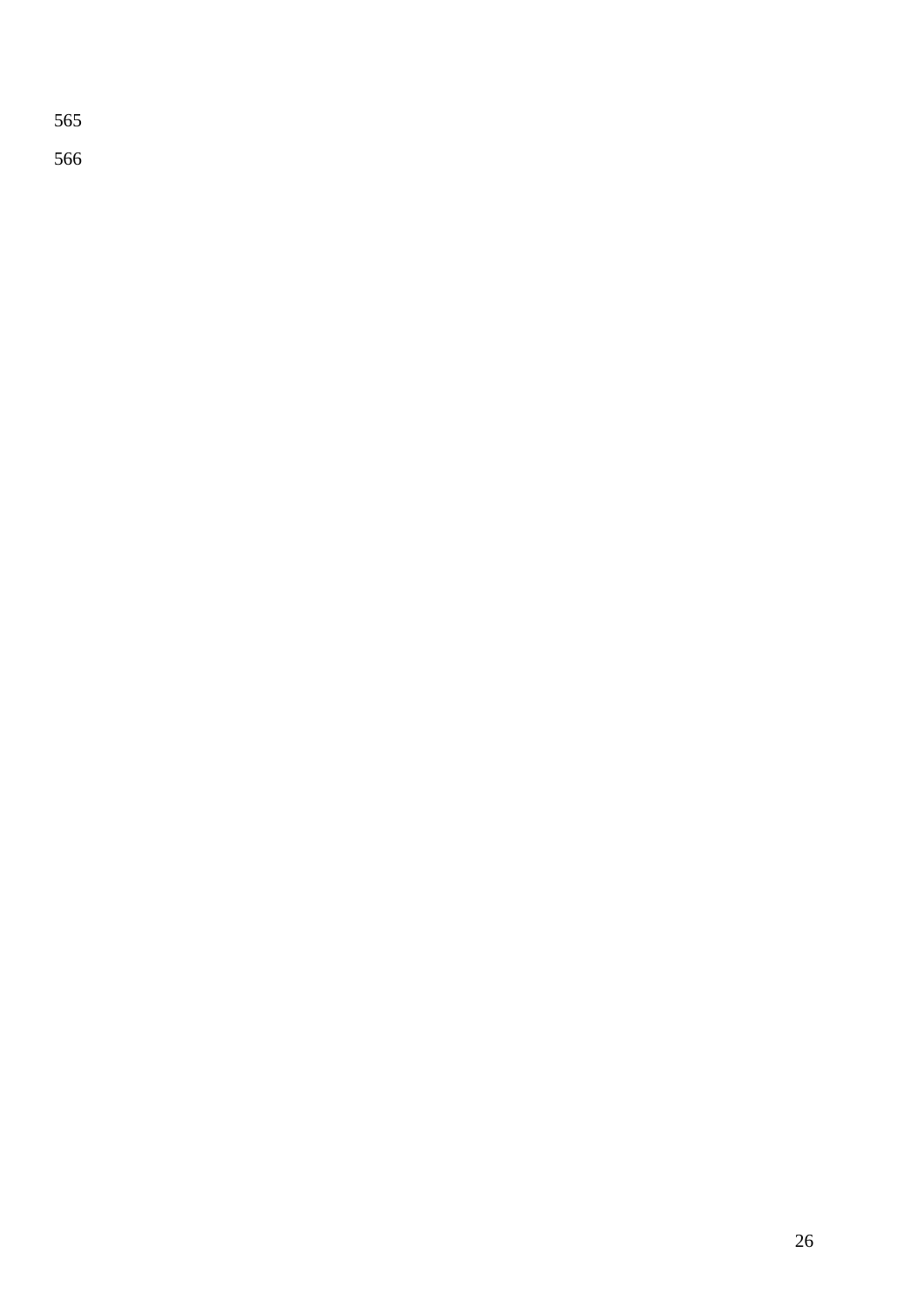| 567 | Table 2. The percentage variation (V) in the species data explained by the environmental         |
|-----|--------------------------------------------------------------------------------------------------|
| 568 | variables in a canonical correspondence analysis (CCA) of the field layer vegetation data, Chobe |
| 569 | National Park, Botswana, estimated with two different methods: $V_1$ marginal effects (one       |
| 570 | variable at a time) and $V_2$ conditional effects (forward selection of variables).              |

| Variable      | $\lambda_1$          | $V_1$ | $\lambda_2$   | V <sub>2</sub> |
|---------------|----------------------|-------|---------------|----------------|
| <b>CEC</b>    | $0.67$ **            | 6.47  | $**$<br>0.67  | 31.59          |
| $\mathbf C$   | $0.60$ $^{\ast\ast}$ | 5.79  | $***$<br>0.05 | 2.36           |
| Alluvial soil | $0.59$ **            | 5.70  | **<br>0.32    | 15.08          |
| Ca            | $0.57$ **            | 5.50  | **<br>0.08    | 3.77           |
| Kalahari sand | $0.51$ **            | 4.92  | $***$<br>0.06 | 2.83           |
| Mg            | $0.45$ **            | 4.34  | $***$<br>0.07 | 3.30           |
| Bare soil     | $0.32$ **            | 3.09  | $***$<br>0.13 | 6.13           |
| pH            | $0.27$ **            | 2.61  | **<br>0.21    | 9.90           |
| K             | $0.23$ **            | 2.22  | **<br>0.06    | 2.83           |
| Litter cover  | $0.22$ **            | 2.12  | **<br>0.04    | 1.89           |
| Na            | $0.19***$            | 1.83  | $**$<br>0.08  | 3.77           |
| Trampling     | $0.16$ **            | 1.54  | **<br>0.05    | 2.36           |
| Shrub cover   | $0.13$ **            | 1.26  | $***$<br>0.08 | 3.77           |
| Tree cover    | $0.12$ **            | 1.16  | $**$<br>0.09  | 4.24           |
| Faeces        | $0.12$ **            | 1.16  | ns<br>0.02    | 0.94           |
| $\mathbf P$   | $0.12$ **            | 1.16  | ∗<br>0.04     | 1.89           |
| Herbivory     | $0.12$ **            | 1.16  | **<br>0.07    | 3.30           |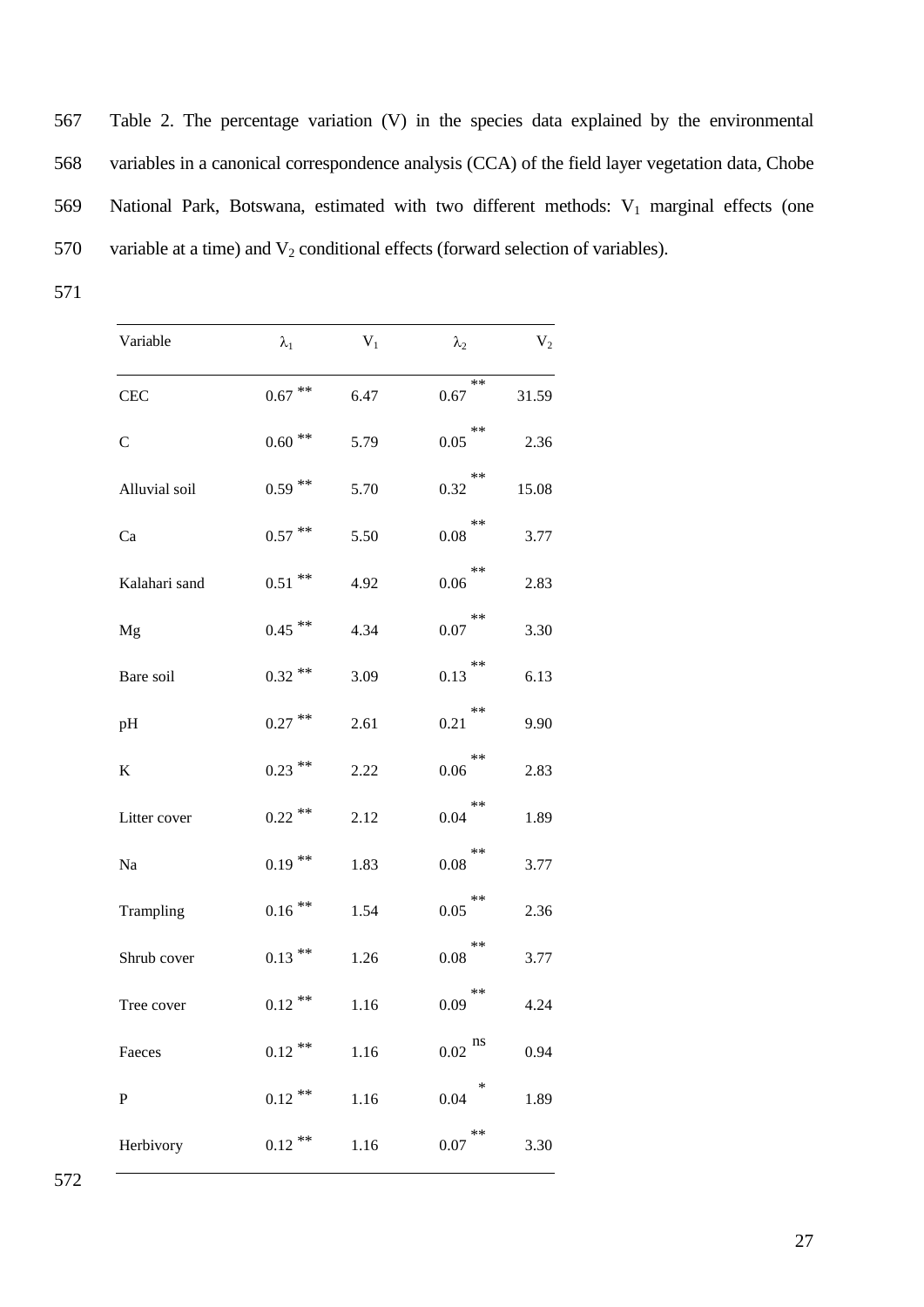- 573  $\lambda_1$  = eigenvalue of the first axis in a CCA with the one environmental variable.
- 574  $V_1 = [\lambda_1/\text{sum of all unconstrained eigenvalues in a CA, total inertial}] \times 100$ , (percentage variation in the species data explained by
- 575 the environmental variable alone, marginal effects).
- 576  $\lambda_2$  = eigenvalue of the first axis in a CCA with forward selection of the environmental variables.
- $577 \text{ V}_2 = [\lambda_2/\text{sum of all canonical eigenvalues in a CCA}] \times 100$ , (percentage variation in the species data explained by the variable in a
- 578 forward selection where the variation explained by the more important variables is removed, conditional effects).
- $579$  \*\* = significant (p≤0.01), \* = significant (p≤0.05) in Monte Carlo permutation tests (99 unrestricted permutations), ns = non
- 580 significant.
- 581
- 582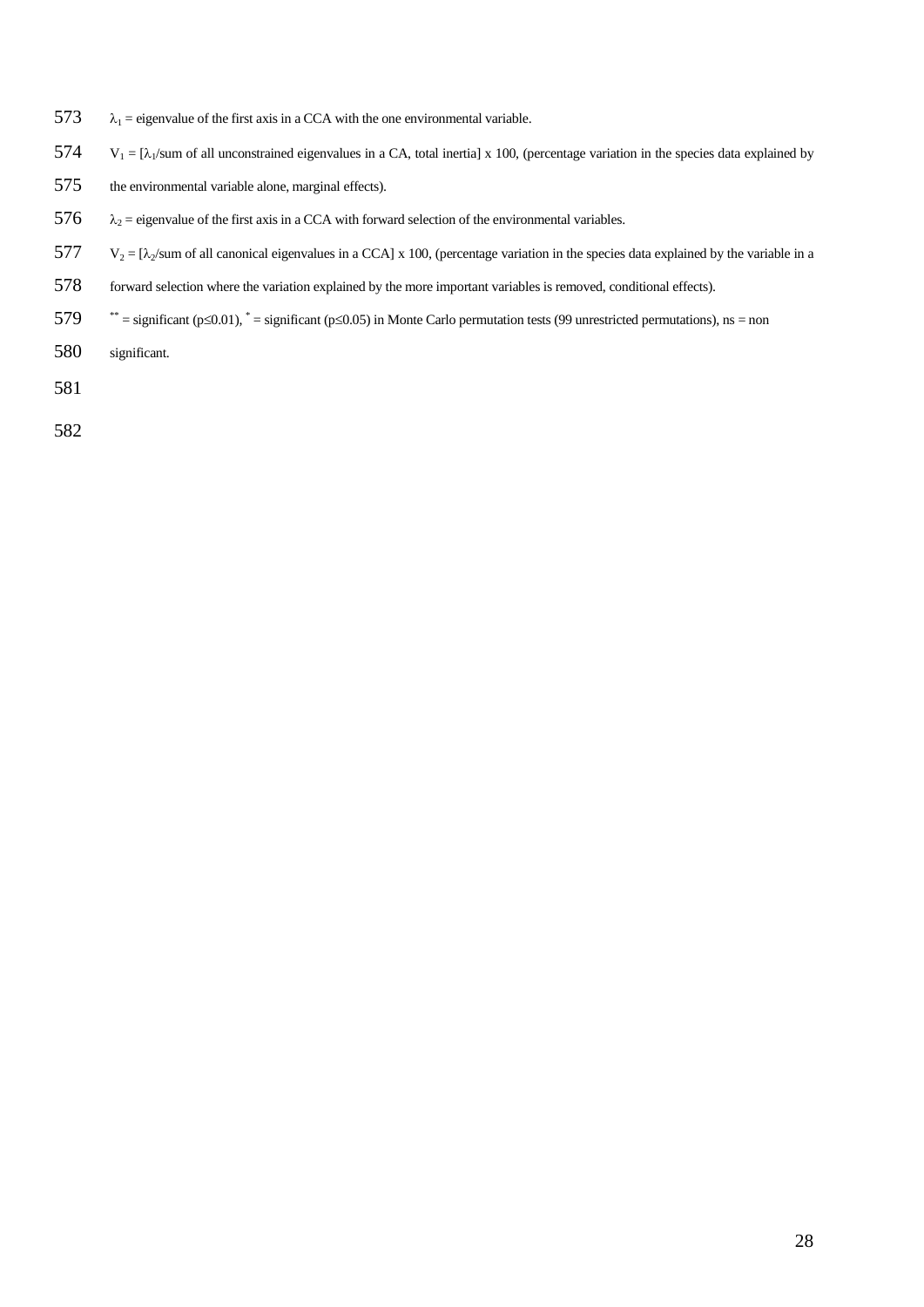- 583 Table 3. Variation in species composition (in percentage) explained by sets of variables
- 584 related to soil characteristics (A), light availability (B) and herbivore impact (C) by methods
- 585 of variance partitioning. Chobe National Park Botswana.
- 586

| Subset I                                             | Subset II $V_1$ $V_2$ $V_3$ $V_1$ $V_{\scriptscriptstyle\rm II}$ |  |  |  |
|------------------------------------------------------|------------------------------------------------------------------|--|--|--|
| A. Soil variables                                    | $(B+C)$ 13.8 2.4 3.1 19.3 81.7                                   |  |  |  |
| B. Light availability $(A+C)$ 1.7 0.8 16.8 19.3 81.7 |                                                                  |  |  |  |
| C. Herbivore impact $(A + B)$ 1.4 2.1 15.8 19.3 81.7 |                                                                  |  |  |  |

588  $V_1$ : variation explained by subset I, when variation due to subset II is allowed for statistically (as covariables);  $V_2$ : variation

589 shared by subset I and II;  $V_3$ : variation explained by subset II, when variation due to subset I is allowed for statistically (as

590 covariables); V<sub>t</sub>: Total variation explained by the variables (both subset I and subset II); V<sub>u</sub>: the unexplained variation.

591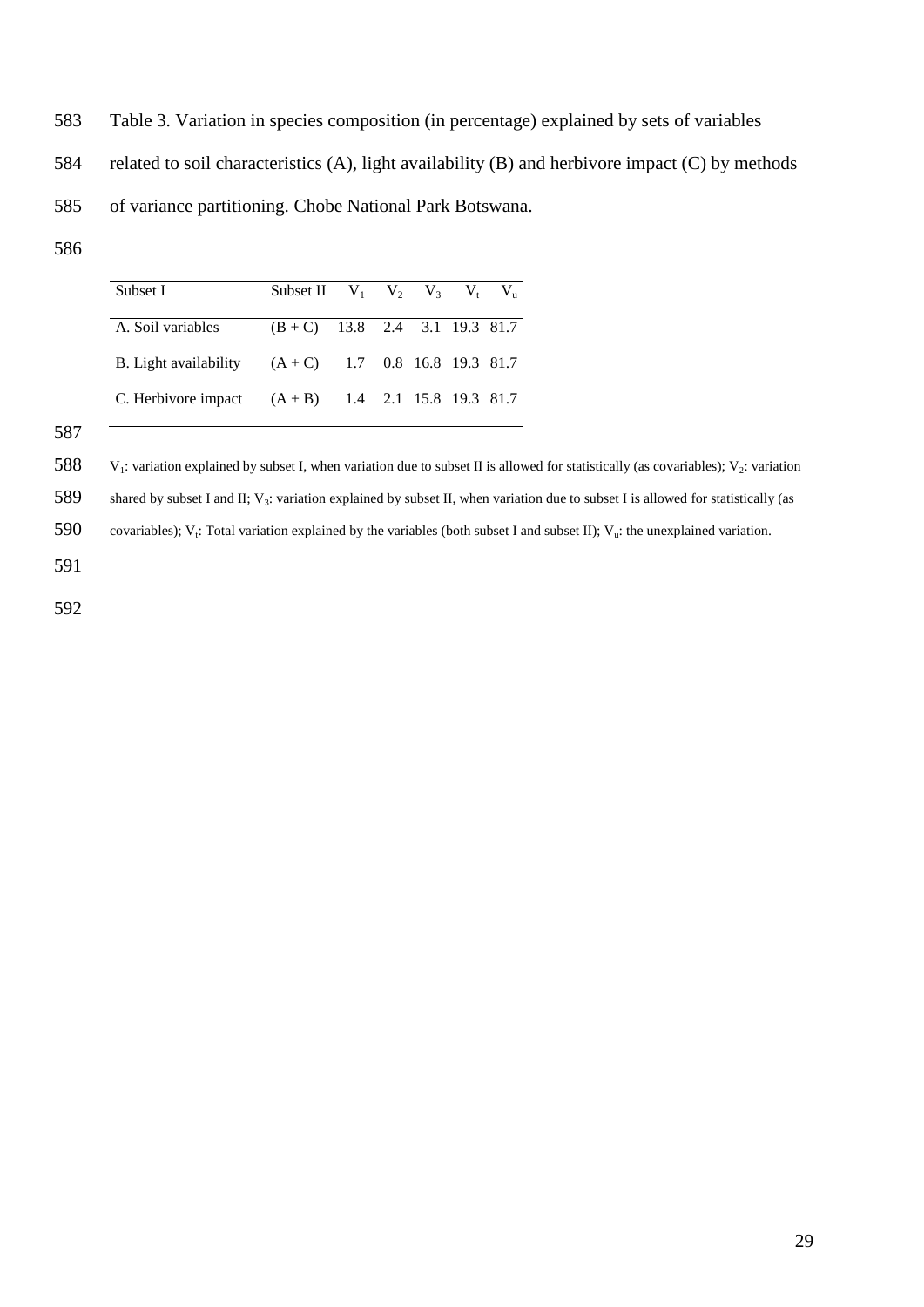593 Table 4. Mean values and standard deviation (SD) of environmental variables found

594 statistically significant to the overall species variation within different TWINSPAN derived

595 plant communities. Plot variables are means of the 1x1 m sample plots classified to each plant

596 community, and soil chemical variables are means of soil samples taken within sites,

597 reflecting the same communities.  $n =$  number of samples. Chobe National Park, Botswana.

|                       | Panicum   |                   | Tribulus wood- |                   | <b>Chloris</b> |        | Cynodon    |                   |
|-----------------------|-----------|-------------------|----------------|-------------------|----------------|--------|------------|-------------------|
|                       | woodland  |                   | and shrubland  |                   | shrubland      |        | floodplain |                   |
| <b>Plot</b> variables | $(n=139)$ | $\boldsymbol{SD}$ | $(n=102)$      | SD                | $(n=49)$       | SD     | $(n=60)$   | $\boldsymbol{SD}$ |
| Tree cover (%)        | 9.07      | 19.63             | 4.22           | 14.10             | 0.00           | 0.00   | 0.00       | 0.00              |
| Shrub cover $(\%)$    | 11.09     | 19.13             | 5.84           | 11.94             | 3.41           | 9.07   | 0.00       | 0.00              |
| Litter cover $(\% )$  | 23.37     | 23.21             | 9.08           | 9.23              | 7.41           | 5.02   | 28.83      | 29.82             |
| Bare soil (%)         | 66.20     | 24.11             | 82.77          | 13.26             | 84.43          | 8.67   | 47.43      | 39.13             |
| Herbivory (%)         | 2.86      | 6.56              | 6.30           | 11.50             | 17.33          | 17.01  | 4.13       | 10.83             |
| Faeces                | 0.06      | 0.23              | 0.21           | 0.41              | 0.22           | 0.42   | 0.38       | 0.49              |
| Trampling             | 0.50      | 0.50              | 0.65           | 0.48              | 0.90           | 0.31   | 0.88       | 0.32              |
| Alluvial soil         | 0.01      | 0.12              | 0.14           | 0.35              | 0.90           | 0.31   | 1.00       | 0.00              |
| Kalahari sand         | 0.97      | 0.17              | 0.75           | 0.44              | 0.08           | 0.28   | 0.00       | 0.00              |
| Soil chemistry        | $(n=82)$  | $\boldsymbol{SD}$ | $(n=64)$       | $\boldsymbol{SD}$ | $(n=32)$       | SD     | $(n=35)$   | $\boldsymbol{SD}$ |
| pH                    | 4.99      | 0.44              | 5.69           | 0.57              | 6.38           | 0.87   | 4.78       | 0.34              |
| $C($ %)               | 0.42      | 0.12              | 0.58           | 0.35              | 0.68           | 0.18   | 4.69       | 3.18              |
| P (mg/100g)           | 9.52      | 5.11              | 37.93          | 53.53             | 72.68          | 114.25 | 44.00      | 23.61             |
| $Ca$ (mg/100g)        | 21.44     | 13.55             | 60.21          | 61.21             | 161.92         | 149.24 | 424.95     | 270.37            |
| $Mg$ (mg/100g)        | 3.45      | 1.73              | 5.06           | 3.00              | 8.95           | 2.50   | 39.84      | 41.75             |
| Na $(mg/100g)$        | 0.66      | 0.78              | 1.04           | 1.25              | 4.15           | 4.22   | 71.78      | 197.83            |
| $K$ (mg/100g)         | 6.47      | 10.62             | 9.97           | 7.78              | 24.44          | 26.22  | 32.60      | 44.81             |
| $CEC$ (meq/ $100g$ )  | 2.14      | 0.92              | 3.85           | 2.54              | 6.08           | 1.39   | 32.21      | 15.99             |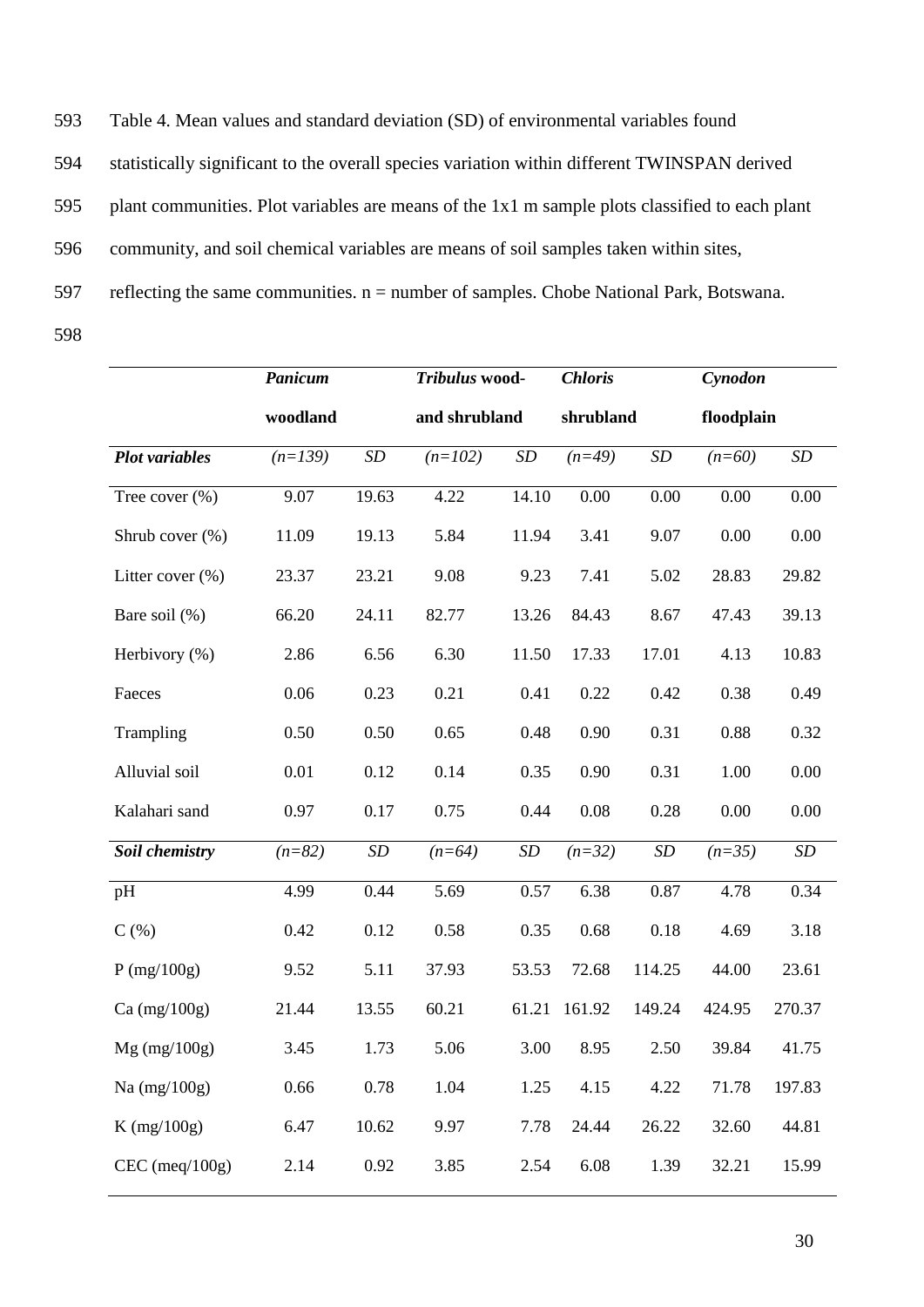- Herbivory (index) expressed in %. Faeces, Trampling, Alluvial soil and Kalahari sand as average of present/absent data. C
- (organic carbon) in weight %.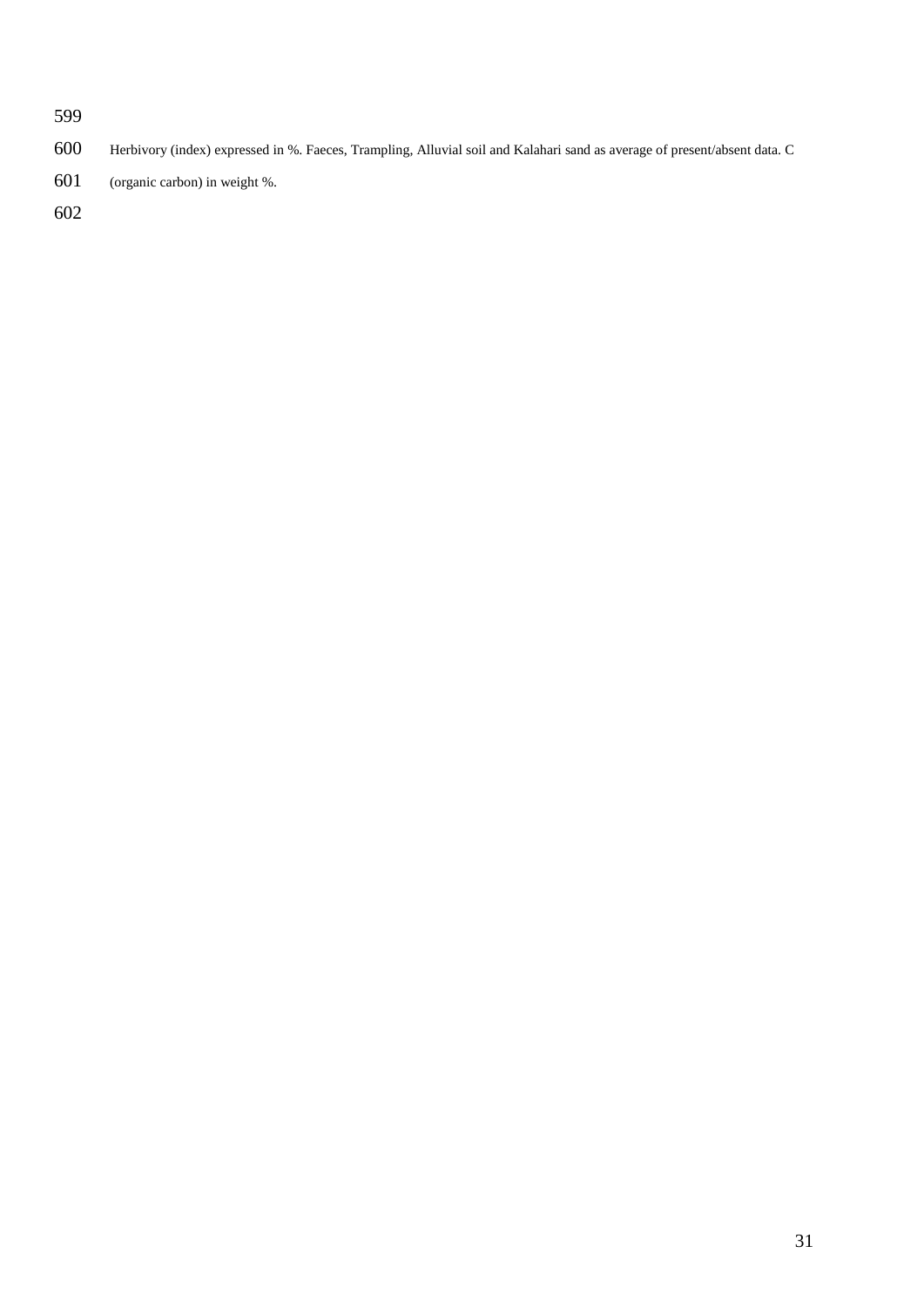# 603 **Figures**





606

607 Fig. 1. The study area situated between Chobe River in the north and Kasane – Ngoma road 608 with land cover types and five sampling transects. Chobe National Park, Botswana. From 609 Skarpe et al. (2004).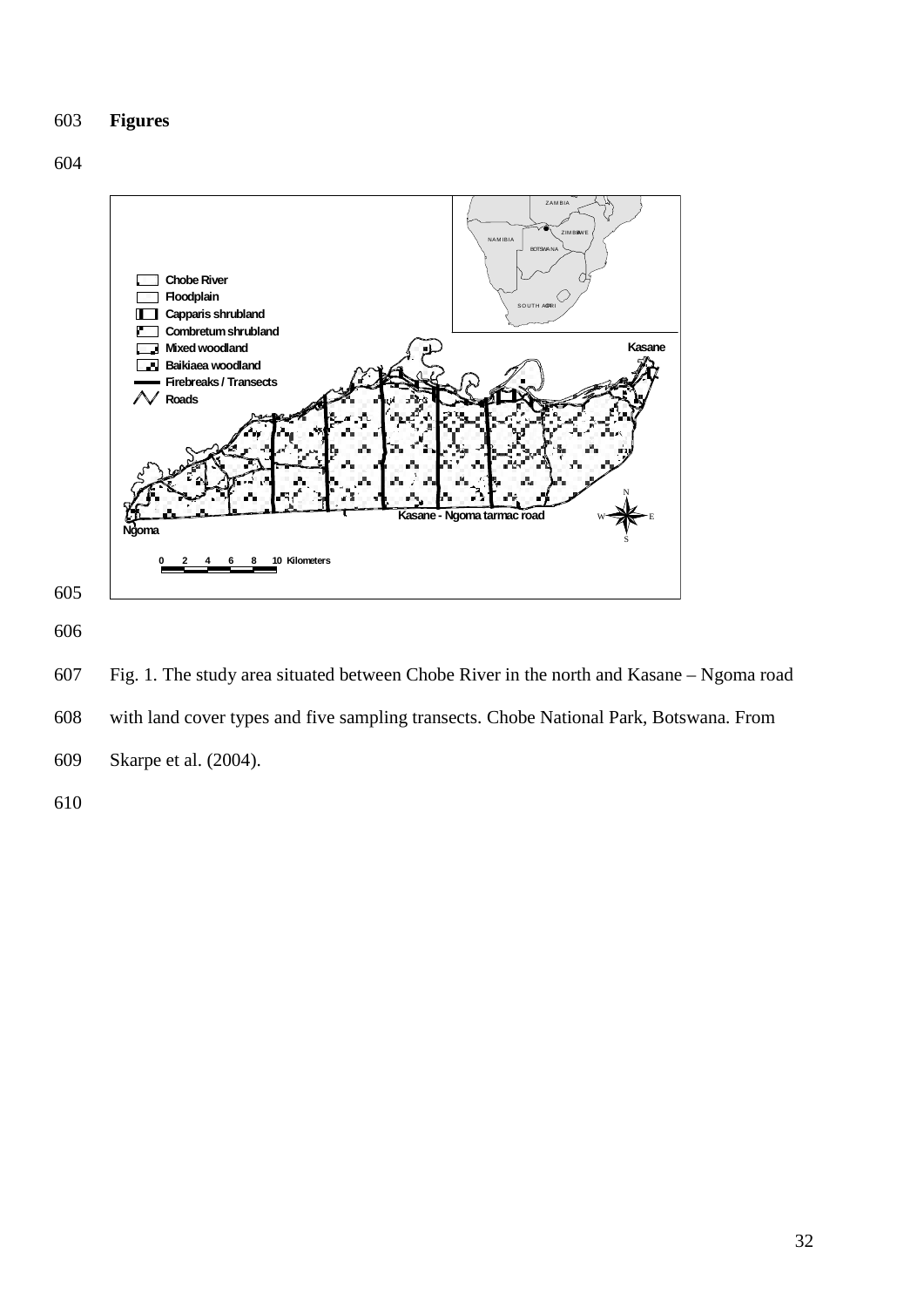|   | $\bullet$                   | تحم |
|---|-----------------------------|-----|
| 5 |                             |     |
|   | $\bullet$<br>0 <sub>0</sub> |     |

and environmental variables fitted as arrows. Chobe National Park, Botswana.